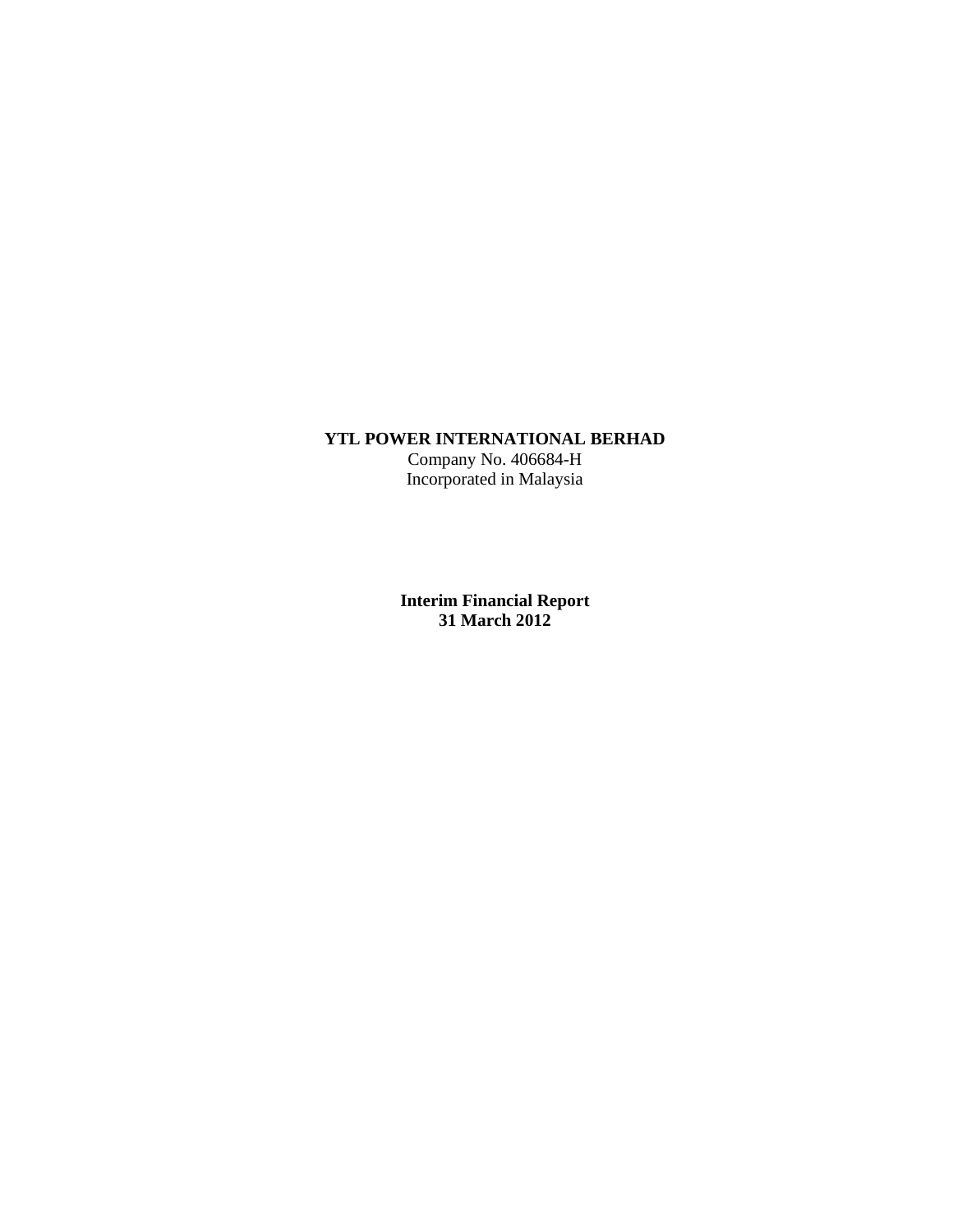# **YTL POWER INTERNATIONAL BERHAD**

Company No. 406684-H Incorporated in Malaysia

# **Interim Financial Report 31 March 2012**

# **Page No.**

| <b>Condensed Consolidated Income Statement</b>                  |          |
|-----------------------------------------------------------------|----------|
| <b>Condensed Consolidated Statement of Comprehensive Income</b> | 2        |
| <b>Condensed Consolidated Statement of Financial Position</b>   | $3 - 4$  |
| <b>Condensed Consolidated Statement of Changes in Equity</b>    | $5 - 6$  |
| <b>Condensed Consolidated Statement of Cash Flows</b>           | $7 - 8$  |
| Notes to the Interim Financial Report                           | $9 - 23$ |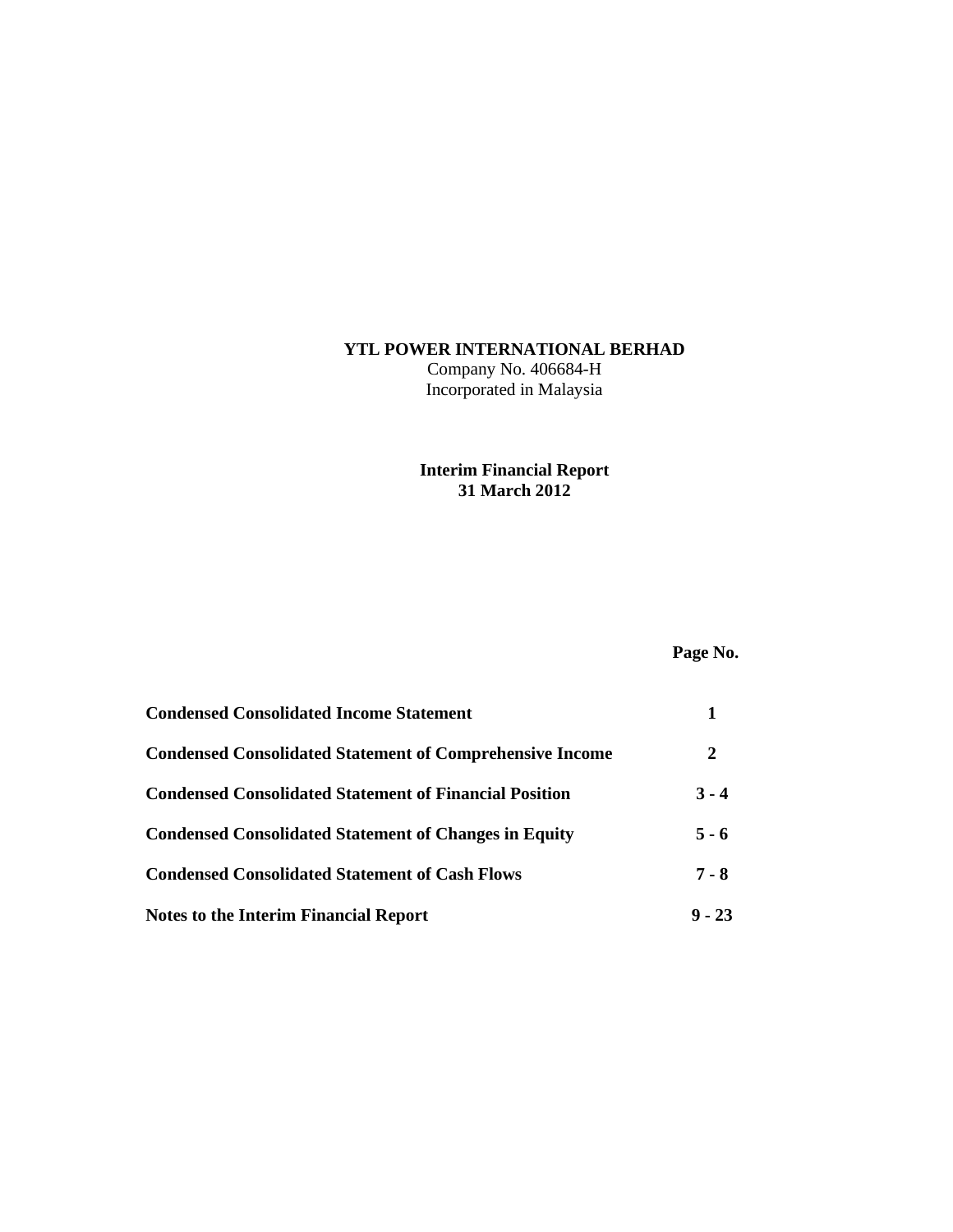(Incorporated in Malaysia)

# **INTERIM FINANCIAL REPORT**

Interim financial report on consolidated results for the financial period ended 31 March 2012.

The figures have not been audited.

# **CONDENSED CONSOLIDATED INCOME STATEMENT**

|                                                    |                                              | <b>INDIVIDUAL QUARTER</b><br><b>PRECEDING</b> |                                                                      | <b>CUMULATIVE QUARTER</b>                           |  |  |
|----------------------------------------------------|----------------------------------------------|-----------------------------------------------|----------------------------------------------------------------------|-----------------------------------------------------|--|--|
|                                                    | <b>CURRENT</b><br><b>YEAR</b>                | <b>YEAR</b><br><b>CORRESPONDING</b>           |                                                                      |                                                     |  |  |
|                                                    | <b>OUARTER</b><br>31.3.2012<br><b>RM'000</b> | <b>QUARTER</b><br>31.3.2011<br><b>RM'000</b>  | 31.3.2012<br><b>RM'000</b>                                           | <b>9 MONTHS ENDED</b><br>31.3.2011<br><b>RM'000</b> |  |  |
| <b>REVENUE</b>                                     | 3,985,417                                    | 3,336,610                                     | 11,712,579                                                           | 10,397,494                                          |  |  |
| <b>COST OF SALES</b>                               | (3,383,665)                                  | (2,612,431)                                   | (9,900,551)                                                          | (8,495,013)                                         |  |  |
| <b>GROSS PROFIT</b>                                | 601,752                                      |                                               | 724,179 1,812,028                                                    | 1,902,481                                           |  |  |
| OTHER OPERATING EXPENSES                           | (114, 126)                                   | (156,510)                                     | (335, 879)                                                           | (363, 491)                                          |  |  |
| OTHER OPERATING INCOME                             | 9,055                                        | 1,623                                         | 27,720                                                               | 60,921                                              |  |  |
| PROFIT FROM OPERATIONS                             | 496,681                                      | 569,292                                       | 1,503,869                                                            | 1,599,911                                           |  |  |
| <b>FINANCE COSTS</b>                               | (195,376)                                    | (226,720)                                     | (619, 543)                                                           | (623, 683)                                          |  |  |
| <b>SHARE OF RESULTS OF</b><br>ASSOCIATED COMPANIES | 50,595                                       | 57,520                                        | 165,420                                                              | 162,597                                             |  |  |
| PROFIT BEFORE TAXATION                             | 351,900                                      | 400,092                                       | ------------<br>1,049,746                                            | ------------<br>1,138,825                           |  |  |
| <b>TAXATION</b>                                    | (81,003)                                     | (96,301)                                      | (281,667)                                                            | (314, 964)                                          |  |  |
| <b>PROFIT FOR THE PERIOD</b>                       | 270,897                                      | 303,791                                       | 768,079<br>$\equiv \equiv \equiv \equiv \equiv \equiv \equiv \equiv$ | 823,861                                             |  |  |
| PROFIT ATTRIBUTABLE TO:                            |                                              |                                               |                                                                      |                                                     |  |  |
| Owners of the Parent<br>Non-Controlling Interests  | 262,831<br>8,066                             | 335,911<br>$(32,120)$ $(54,749)$ $(44,173)$   | 822,828                                                              | 868,034                                             |  |  |
|                                                    | 270,897                                      | 303,791                                       | 768,079                                                              | 823,861                                             |  |  |
| <b>EARNINGS PER 50 SEN SHARE</b>                   | =======                                      | =======                                       | ======                                                               | =======                                             |  |  |
| Basic (Sen)                                        | 3.62                                         | 4.66                                          | 11.35                                                                | 12.05                                               |  |  |
| Diluted (Sen)                                      | 3.42                                         | 4.29                                          | 10.74                                                                | 11.10<br>$=$ $=$ $=$ $=$ $=$                        |  |  |
|                                                    |                                              |                                               |                                                                      |                                                     |  |  |

The Condensed Consolidated Income Statement should be read in conjunction with the audited annual financial statements for the year ended 30 June 2011 and the accompanying explanatory notes attached to the interim financial statements.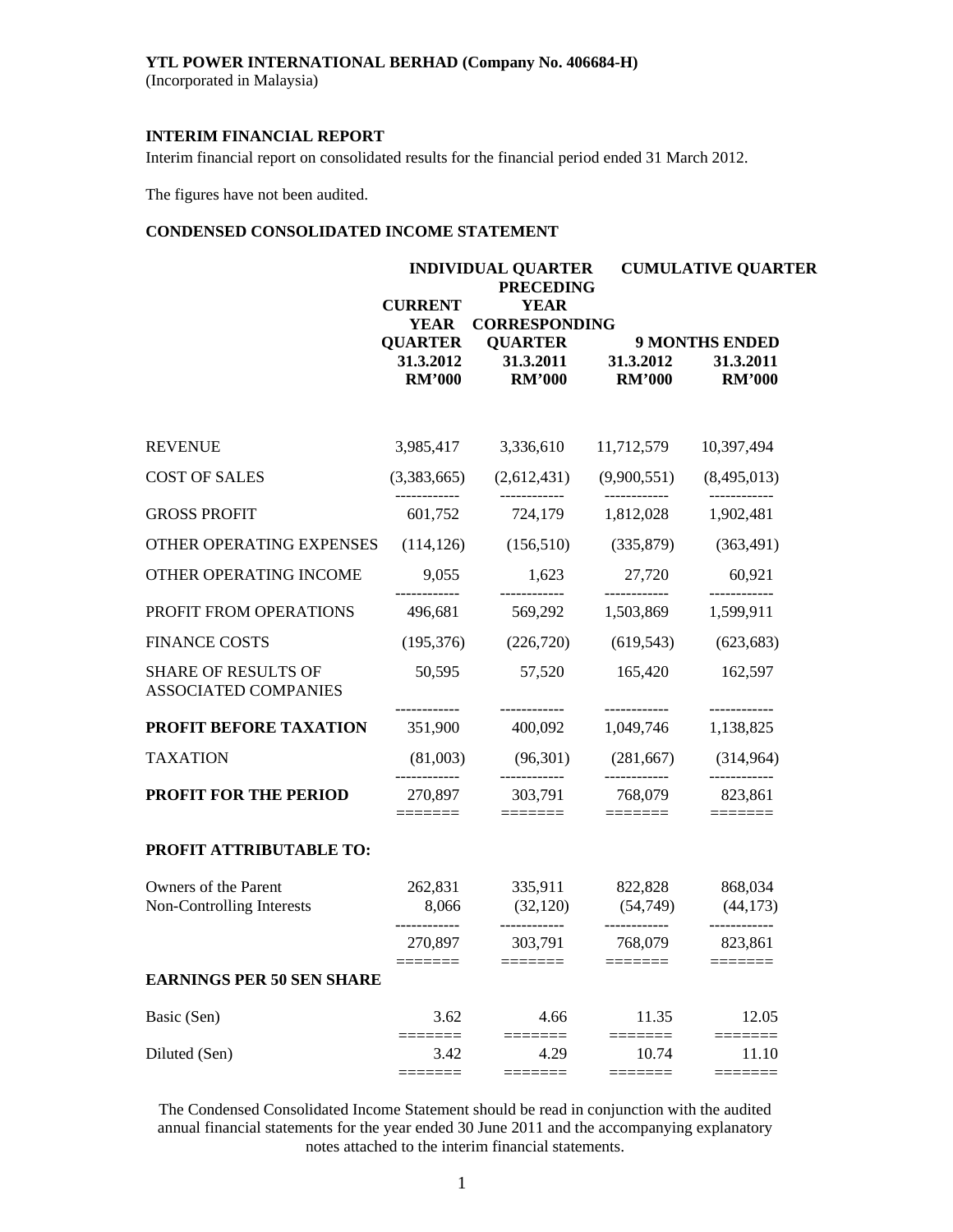# **CONDENSED CONSOLIDATED STATEMENT OF COMPREHENSIVE INCOME**

|                                                            | <b>CURRENT</b>                                              | <b>PRECEDING</b><br><b>YEAR</b>                                      | INDIVIDUAL QUARTER CUMULATIVE QUARTER |                                                     |  |  |
|------------------------------------------------------------|-------------------------------------------------------------|----------------------------------------------------------------------|---------------------------------------|-----------------------------------------------------|--|--|
|                                                            | <b>YEAR</b><br><b>QUARTER</b><br>31.3.2012<br><b>RM'000</b> | <b>CORRESPONDING</b><br><b>QUARTER</b><br>31.3.2011<br><b>RM'000</b> | 31.3.2012<br><b>RM'000</b>            | <b>9 MONTHS ENDED</b><br>31.3.2011<br><b>RM'000</b> |  |  |
| <b>PROFIT FOR THE PERIOD</b>                               | 270,897                                                     | 303,791                                                              | 768,079                               | 823,861                                             |  |  |
| <b>OTHER COMPREHENSIVE</b>                                 |                                                             |                                                                      |                                       |                                                     |  |  |
| INCOME/(LOSS):                                             |                                                             |                                                                      |                                       |                                                     |  |  |
| <b>AVAILABLE-FOR-SALE</b><br><b>RESERVE</b>                | 3,381                                                       | 3,005                                                                | (9,553)                               | 38,788                                              |  |  |
| <b>HEDGING RESERVE</b>                                     | 114,273                                                     | 124,725                                                              | 123,332                               | 195,868                                             |  |  |
| <b>CURRENCY TRANSLATION</b><br><b>DIFFERENCES</b>          | (62,295)                                                    | 126,574                                                              | (93,251)                              | 358,129                                             |  |  |
| <b>OTHER COMPREHENSIVE</b><br><b>INCOME FOR THE</b>        | ----------                                                  |                                                                      |                                       |                                                     |  |  |
| PERIOD, NET OF TAX                                         | ------------                                                | 55,359 254,304<br>------------                                       | 20,528<br>------------                | 592,785<br>-------------                            |  |  |
| <b>TOTAL COMPREHENSIVE</b><br><b>INCOME FOR THE PERIOD</b> | 326,256                                                     | 558,095                                                              | 788,607                               | 1,416,646                                           |  |  |
| TOTAL COMPREHENSIVE INCOME                                 |                                                             |                                                                      |                                       |                                                     |  |  |
| <b>ATTRIBUTABLE TO:</b>                                    |                                                             |                                                                      |                                       |                                                     |  |  |
| Owners of the Parent<br>Non-Controlling Interests          | 365,173<br>(38,917)                                         | 590,212<br>(32,117)                                                  | 875,600<br>(86,993)                   | 1,460,813<br>(44,167)                               |  |  |
|                                                            | 326,256                                                     | ------------<br>558,095                                              | ------------<br>788,607               | ------------<br>1,416,646                           |  |  |

The Condensed Consolidated Statement of Comprehensive Income should be read in conjunction with the audited annual financial statements for the year ended 30 June 2011 and the accompanying explanatory notes attached to the interim financial statements.

======= ======= ======= =======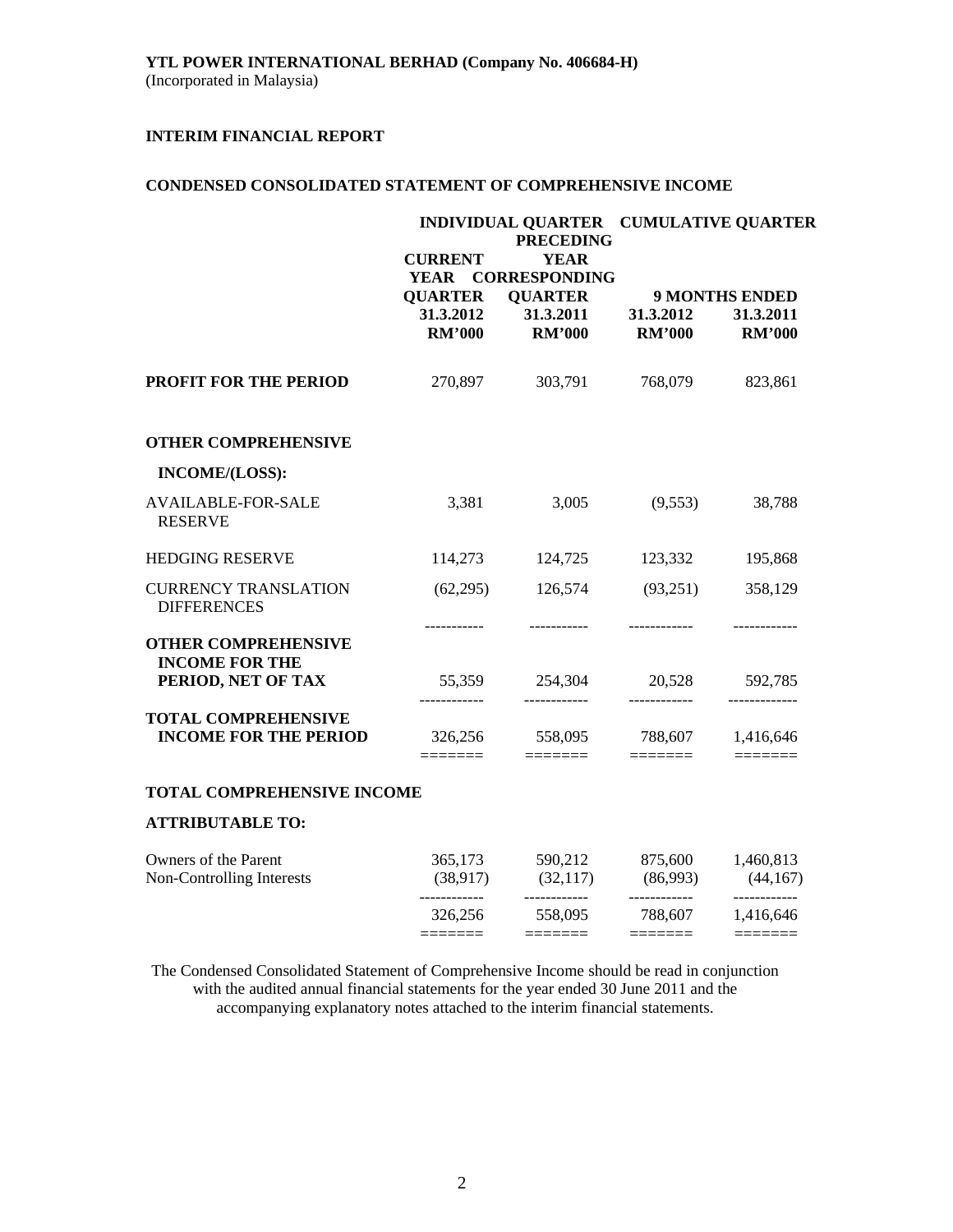# **CONDENSED CONSOLIDATED STATEMENT OF FINANCIAL POSITION**

|                                             | <b>UNAUDITED</b><br>As at<br>31.3.2012<br><b>RM'000</b> | <b>AUDITED</b><br>As at<br>30.6.2011<br><b>RM'000</b> |
|---------------------------------------------|---------------------------------------------------------|-------------------------------------------------------|
| <b>ASSETS</b>                               |                                                         |                                                       |
| <b>Non-Current Assets</b>                   |                                                         |                                                       |
| Property, Plant and Equipment               | 16,928,880                                              | 16,662,340                                            |
| <b>Intangible Assets</b>                    | 6,442,189                                               | 6,484,398                                             |
| <b>Associated Companies</b>                 | 1,084,249                                               | 1,138,020                                             |
| Investments                                 | 711,120                                                 | 745,976                                               |
| Receivables, deposits and prepayments       | 48,695                                                  | 42,228                                                |
| <b>Derivative Financial Instruments</b>     | 12,385<br>--------------                                | 2,611<br>--------------                               |
|                                             | 25, 227, 518                                            | 25,075,573                                            |
| <b>Current Assets</b>                       |                                                         |                                                       |
| Inventories                                 | 526,524                                                 | 532,380                                               |
| Receivables, Deposits and Prepayments       | 2,373,954                                               | 2,363,178                                             |
| <b>Derivative Financial Instruments</b>     | 157,622                                                 | 95,904                                                |
| Deposits, Cash and Bank Balances            | 9,584,975                                               | 7,178,749                                             |
|                                             | --------------<br>12,643,075                            | ------------<br>10,170,211                            |
| <b>TOTAL ASSETS</b>                         | --------------<br>37,870,593                            | --------------<br>35, 245, 784                        |
|                                             | ========                                                |                                                       |
| <b>EQUITY AND LIABILITIES</b>               |                                                         |                                                       |
| Share Capital                               | 3,662,248                                               | 3,639,497                                             |
| Reserves                                    | 5,702,807                                               | 4,993,754                                             |
| Treasury Shares, at cost                    | (119, 972)                                              | (119, 972)                                            |
| Equity attributable to Owners of the Parent | 9,245,083                                               | --------------<br>8,513,279                           |
| Non-Controlling Interests                   | 146,177                                                 | (121,980)                                             |
| <b>TOTAL EQUITY</b>                         | ______________<br>9,391,260                             | -------------<br>8,391,299                            |
|                                             |                                                         | --------------                                        |

The Condensed Consolidated Statement of Financial Position should be read in conjunction with the audited annual financial statements for the year ended 30 June 2011 and the accompanying explanatory notes attached to the financial statements.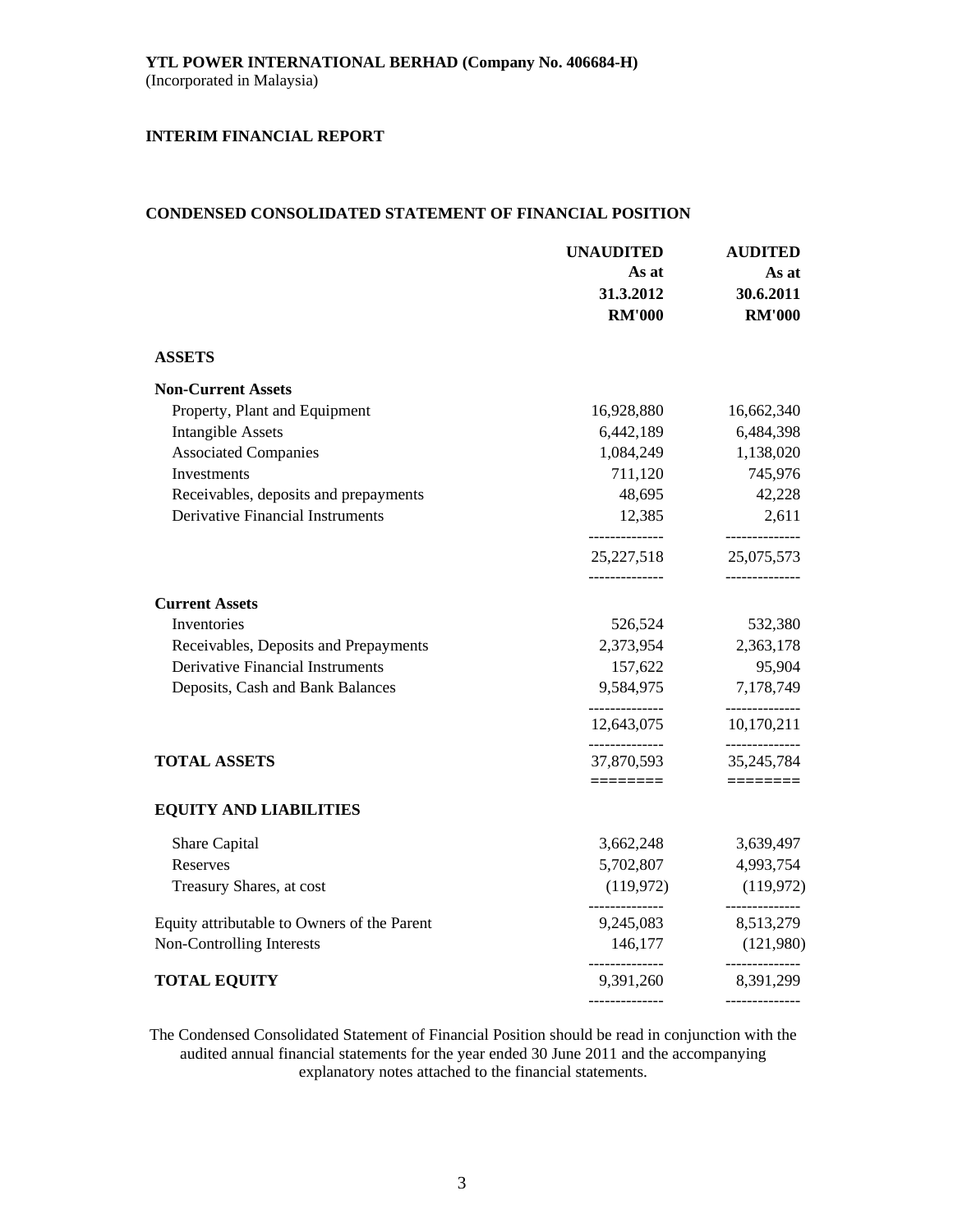### **CONDENSED CONSOLIDATED STATEMENT OF FINANCIAL POSITION – Continued**

|                                         | <b>UNAUDITED</b>             | <b>AUDITED</b>                 |  |
|-----------------------------------------|------------------------------|--------------------------------|--|
|                                         | As at                        | As at                          |  |
|                                         | 31.3.2012                    | 30.6.2011                      |  |
|                                         | <b>RM'000</b>                | <b>RM'000</b>                  |  |
| <b>LIABILITIES</b>                      |                              |                                |  |
| <b>Non-Current Liabilities</b>          |                              |                                |  |
| <b>Deferred Taxation</b>                | 2,486,260                    | 2,538,545                      |  |
| <b>Bonds</b>                            | 6,793,375                    | 7,816,189                      |  |
| <b>Borrowings</b>                       | 6,637,330                    | 6,799,405                      |  |
| Deferred Income                         | 250,066                      | 256,834                        |  |
| Provision For Liabilities and Charges   | 99,247                       | 132,770                        |  |
| <b>Derivative Financial Instruments</b> | 21,128                       | 19,989                         |  |
| Payables                                | 31,421                       | 25,877                         |  |
|                                         | 16,318,827                   | ------------<br>17,589,609     |  |
| <b>Current Liabilities</b>              |                              |                                |  |
| Payables and Accrued Expenses           | 2,604,400                    | 2,428,083                      |  |
| Provision for Liabilities and Charges   | 1,083                        | 21,031                         |  |
| Derivative Financial Instruments        | 88,057                       | 94,152                         |  |
| Taxation                                | 272,129                      | 239,337                        |  |
| <b>Borrowings</b>                       | 9,194,837                    | 6,482,273                      |  |
|                                         | 12,160,506                   | 9,264,876                      |  |
| <b>TOTAL LIABILITIES</b>                | --------------<br>28,479,333 | ------------<br>26,854,485     |  |
| <b>TOTAL EQUITY AND LIABILITIES</b>     | --------------<br>37,870,593 | --------------<br>35, 245, 784 |  |
|                                         | ========                     | ========                       |  |
| Net Assets Per 50 Sen Share (RM)        | 1.27                         | 1.18                           |  |
|                                         |                              | ===                            |  |

The Condensed Consolidated Statement of Financial Position should be read in conjunction with the audited annual financial statements for the year ended 30 June 2011 and the accompanying explanatory notes attached to the financial statements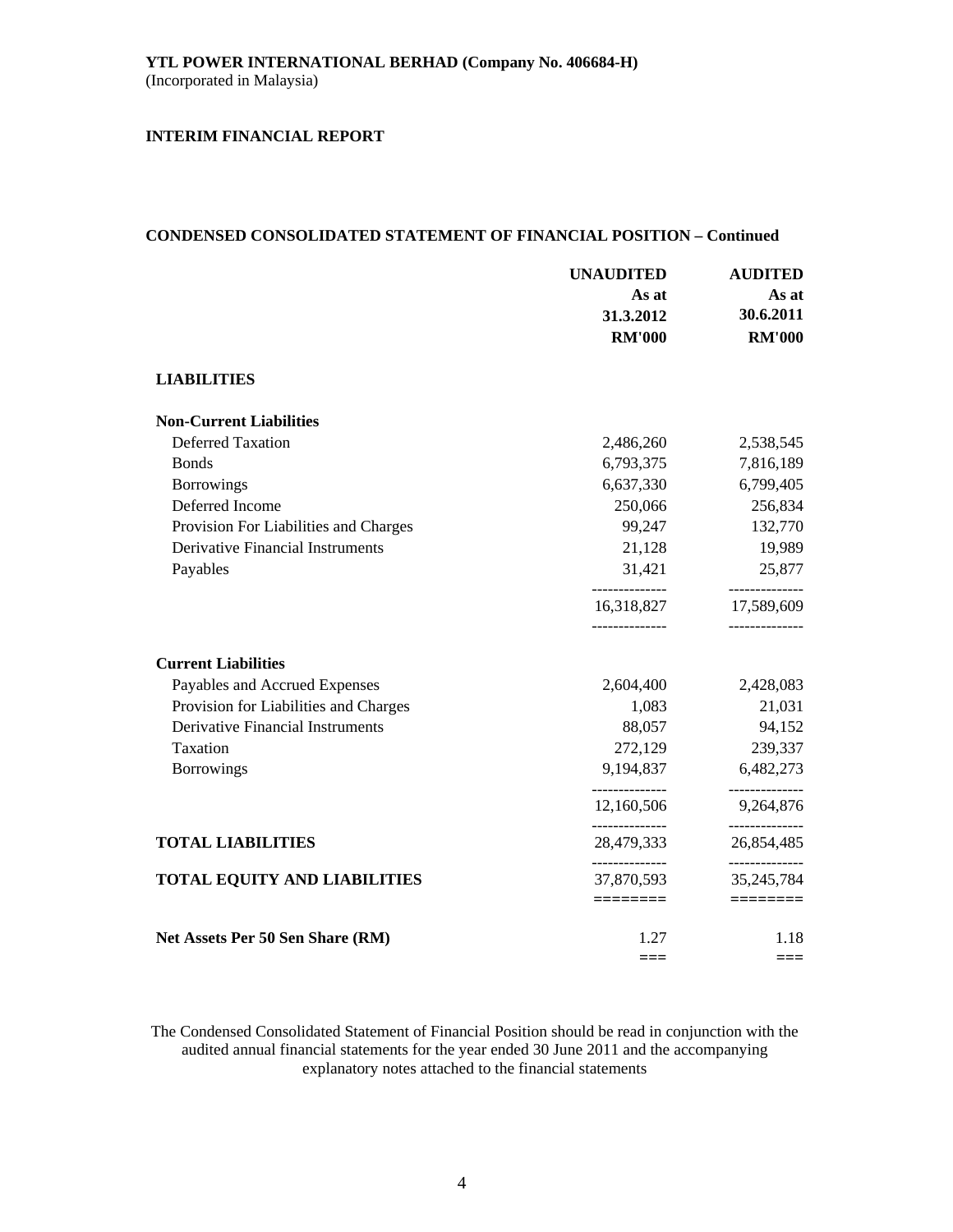(Incorporated in Malaysia)

# **INTERIM FINANCIAL REPORT**

# **CONDENSED CONSOLIDATED STATEMENT OF CHANGES IN EQUITY FOR THE FINANCIAL PERIOD ENDED 31 MARCH 2012**

|                                                                                         | <b>Share</b><br>Capital<br><b>RM'000</b> | <b>Share</b><br>Premium<br><b>RM'000</b> | <b>Merger</b><br>& Other<br><b>Reserves</b><br><b>RM'000</b> | <b>Treasury</b><br><b>Shares</b><br><b>RM'000</b> | <b>Retained</b><br><b>Earnings</b><br><b>RM'000</b> | <b>Total</b><br><b>RM'000</b> | Non-<br><b>Controlling</b><br><b>Interests</b><br><b>RM'000</b> | <b>Total</b><br><b>Equity</b><br><b>RM'000</b> |
|-----------------------------------------------------------------------------------------|------------------------------------------|------------------------------------------|--------------------------------------------------------------|---------------------------------------------------|-----------------------------------------------------|-------------------------------|-----------------------------------------------------------------|------------------------------------------------|
| At 1 July 2011                                                                          | 3,639,497                                | 2,976,340                                | (3,083,561)                                                  | (119, 972)                                        | 5,100,975                                           | 8,513,279                     | (121,980)                                                       | 8,391,299                                      |
| Profit/(Loss) for the period                                                            |                                          |                                          |                                                              | ۰                                                 | 822,828                                             | 822,828                       | (54,749)                                                        | 768,079                                        |
| Other comprehensive income                                                              |                                          | $\sim$                                   | 52,772                                                       |                                                   |                                                     | 52,772                        | (32, 244)                                                       | 20,528                                         |
| Total comprehensive income/(loss) for the period                                        |                                          |                                          | 52,772                                                       | $\overline{\phantom{a}}$                          | 822,828                                             | 875,600                       | -----------<br>(86,993)                                         | 788,607                                        |
| Changes in ownership interest in a subsidiary                                           |                                          |                                          | (19,991)                                                     | $\overline{\phantom{a}}$                          | 143,472                                             | 123,481                       | 355,150                                                         | 478,631                                        |
| Issue of share capital                                                                  | 22,751                                   | 57,456                                   | (7,255)                                                      |                                                   |                                                     | 72,952                        |                                                                 | 72,952                                         |
| Dividend paid – For the year ended 30 June 2011<br>$-$ For the year ending 30 June 2012 |                                          |                                          |                                                              | ٠<br>٠                                            | (136,209)<br>(204, 404)                             | (136,209)<br>(204, 404)       | ٠<br>٠                                                          | (136,209)<br>(204, 404)                        |
| Provision for share options                                                             |                                          |                                          | 384                                                          |                                                   |                                                     | 384                           |                                                                 | 384                                            |
| Share options lapsed                                                                    |                                          |                                          | (10,099)                                                     | $\overline{\phantom{a}}$                          | 10,099                                              |                               |                                                                 |                                                |
| Warrants reserve                                                                        |                                          | 541                                      | (541)                                                        |                                                   |                                                     |                               |                                                                 |                                                |
| At 31 March 2012                                                                        | 3,662,248<br>=========                   | 3,034,337<br>=======                     | (3,068,291)<br>========                                      | (119, 972)<br>========                            | 5,736,761<br>========                               | 9,245,083<br>========         | 146,177<br>=======                                              | 9,391,260<br>=========                         |

 **|---------------------- Attributable to Owners of the Parent -------------------|** 

The Condensed Consolidated Statement of Changes in Equity should be read in conjunction with the audited annual financial statements for the year ended 30 June 2011 and the accompanying explanatory notes attached to the interim financial statements.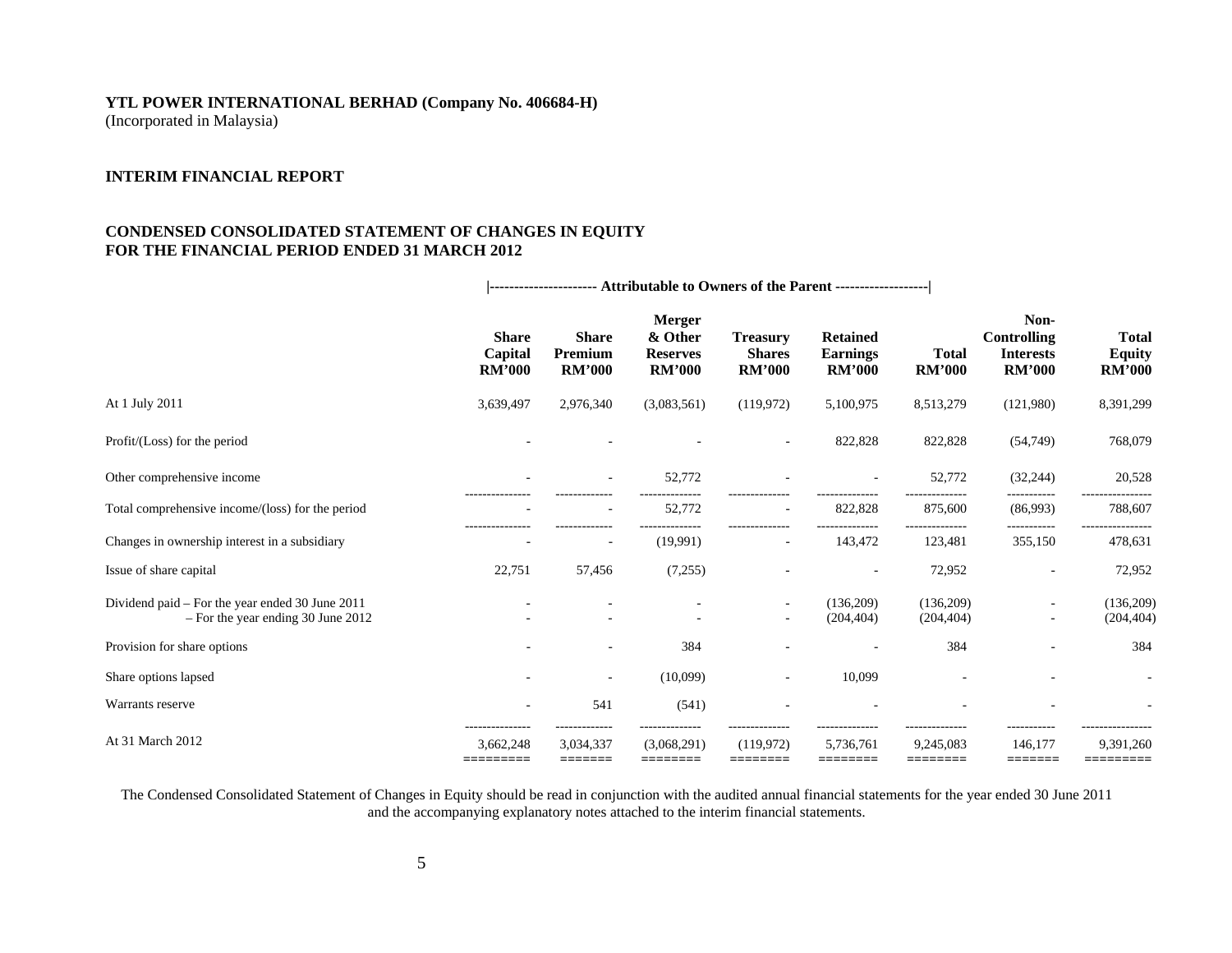(Incorporated in Malaysia)

# **INTERIM FINANCIAL REPORT**

# **CONDENSED CONSOLIDATED STATEMENT OF CHANGES IN EQUITY FOR THE FINANCIAL PERIOD ENDED 31 MARCH 2011**

|                                                             | <b>Share</b><br>Capital<br><b>RM'000</b> | <b>Share</b><br>Premium<br><b>RM'000</b> | <b>Merger</b><br>& Other<br><b>Reserves</b><br><b>RM'000</b> | <b>Treasury</b><br><b>Shares</b><br><b>RM'000</b> | <b>Retained</b><br><b>Earnings</b><br><b>RM'000</b> | <b>Total</b><br><b>RM'000</b> | Non-<br><b>Controlling</b><br><b>Interests</b><br><b>RM'000</b> | <b>Total</b><br><b>Equity</b><br><b>RM'000</b> |
|-------------------------------------------------------------|------------------------------------------|------------------------------------------|--------------------------------------------------------------|---------------------------------------------------|-----------------------------------------------------|-------------------------------|-----------------------------------------------------------------|------------------------------------------------|
| At 1 July 2010                                              |                                          |                                          |                                                              |                                                   |                                                     |                               |                                                                 |                                                |
| As previously reported                                      | 3,623,273                                | 2,942,668                                | (3,694,109)                                                  | (119, 967)                                        | 4,458,201                                           | 7,210,066                     |                                                                 | 7,210,066                                      |
| Adoption of new accounting policy                           |                                          |                                          | (22,059)                                                     |                                                   | 4,042                                               | (18,017)                      |                                                                 | (18,017)                                       |
| At 1 July 2010, as restated                                 | 3,623,273                                | 2,942,668                                | (3,716,168)                                                  | (119, 967)                                        | 4,462,243                                           | 7,192,049                     |                                                                 | 7,192,049                                      |
| Profit/(Loss) for the period                                |                                          |                                          |                                                              | $\overline{\phantom{a}}$                          | 868,034                                             | 868,034                       | (44,173)                                                        | 823,861                                        |
| Other comprehensive income                                  |                                          |                                          | 592,779                                                      |                                                   |                                                     | 592,779                       | 6                                                               | 592,785                                        |
| Total comprehensive income/(loss) for the period            | ---------------                          |                                          | 592,779                                                      | ٠                                                 | 868,034                                             | 1,460,813                     | -----------<br>(44, 167)                                        | 1,416,646                                      |
| Non-Controlling Interests arising from business combination |                                          |                                          |                                                              |                                                   |                                                     |                               | (5,290)                                                         | (5,290)                                        |
| Shares repurchased                                          |                                          |                                          |                                                              | (5)                                               |                                                     | (5)                           |                                                                 | (5)                                            |
| Issue of share capital                                      | 14,461                                   | 27,595                                   |                                                              |                                                   |                                                     | 42,056                        |                                                                 | 42,056                                         |
| Dividend paid – For the year ended 30 June 2010             |                                          |                                          |                                                              | $\overline{\phantom{a}}$                          | (135, 238)                                          | (135, 238)                    |                                                                 | (135, 238)                                     |
| $-$ For the year ended 30 June 2011                         |                                          |                                          |                                                              | $\overline{\phantom{a}}$                          | (405, 845)                                          | (405, 845)                    |                                                                 | (405, 845)                                     |
| Provision for share options                                 |                                          |                                          | 3,210                                                        |                                                   |                                                     | 3,210                         |                                                                 | 3,210                                          |
| Warrants reserve                                            |                                          | 1.747                                    | (1,747)                                                      |                                                   |                                                     |                               |                                                                 |                                                |
| At 31 March 2011                                            | 3,637,734<br>=========                   | 2,972,010<br>=======                     | (3,121,926)<br>========                                      | (119,972)<br>=======                              | 4,789,194<br>========                               | 8,157,040<br>========         | (49, 457)<br>=======                                            | 8,107,583<br>=========                         |

 **|---------------------- Attributable to Owners of the Parent -------------------|** 

 The Condensed Consolidated Statement of Changes in Equity should be read in conjunction with the audited annual financial statements for the year ended 30 June 2011 and the accompanying explanatory notes attached to the interim financial statements.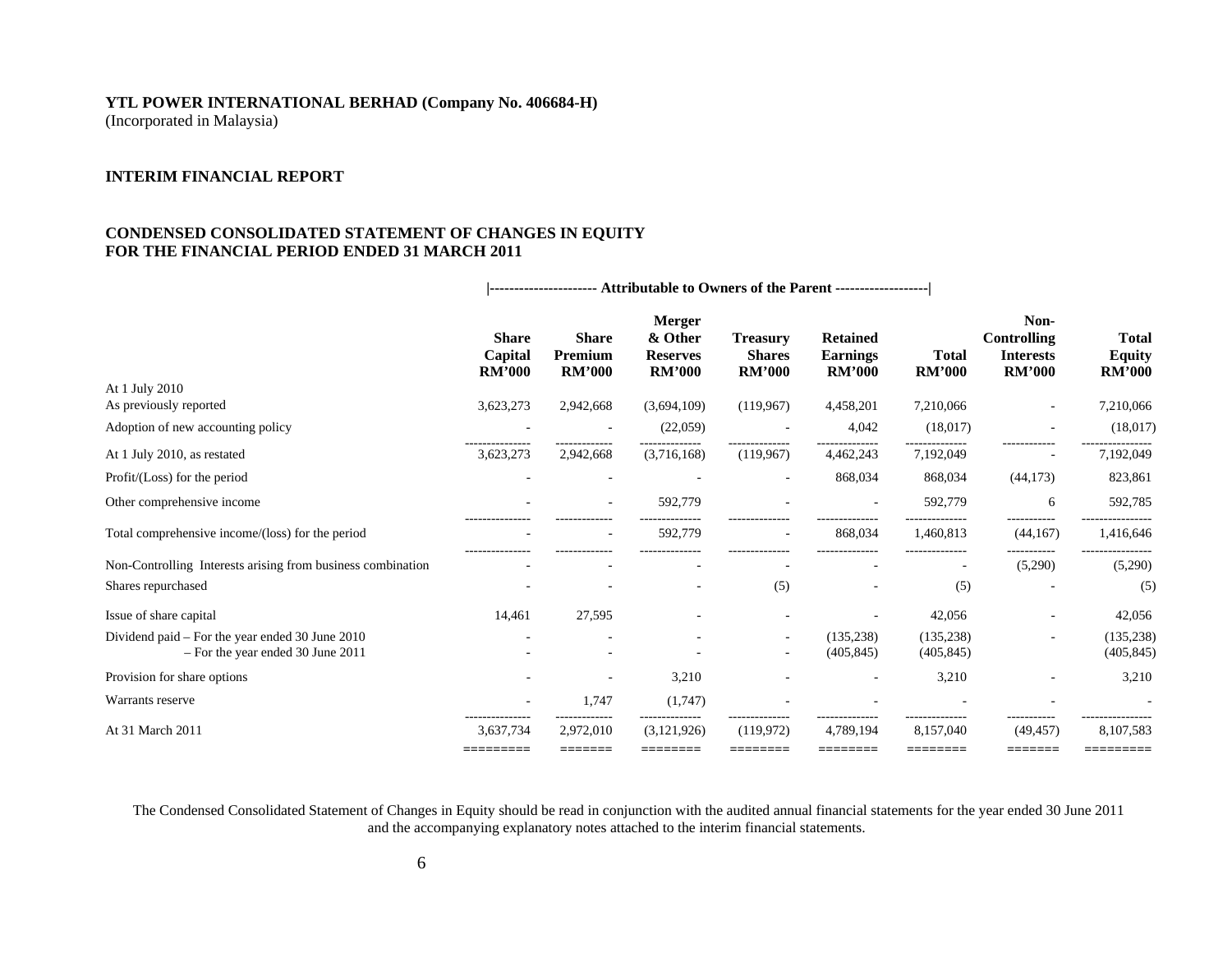# **CONDENSED CONSOLIDATED STATEMENT OF CASH FLOWS FOR THE FINANCIAL PERIOD ENDED 31 MARCH 2012**

|                                                                 |                                | <b>PRECEDING</b><br><b>YEAR</b>       |
|-----------------------------------------------------------------|--------------------------------|---------------------------------------|
|                                                                 | <b>CURRENT</b><br>YEAR-TO-DATE | <b>CORRESPONDING</b><br><b>PERIOD</b> |
|                                                                 | 31.3.2012<br><b>RM'000</b>     | 31.3.2011<br><b>RM'000</b>            |
| <b>Cash flows from operating activities</b>                     |                                |                                       |
| Profit for the period                                           | 768,079                        | 823,861                               |
| Adjustment for:                                                 |                                |                                       |
| Depreciation of property, plant and equipment                   | 813,410                        | 645,130                               |
| Fair value changes of investments                               | 18,631                         |                                       |
| Interest expense                                                | 619,543                        | 623,683                               |
| Interest income                                                 | (16,710)                       | (9,080)                               |
| Provision for retirement benefits                               | 43,067                         | 45,999                                |
| (Write back of provision)/provision for liabilities and charges | (17, 343)                      | 2,424                                 |
| Share of results of associated companies                        | (165, 420)                     | (162, 597)                            |
| Taxation                                                        | 281,667                        | 314,964                               |
| Unrealised loss / (gain) on foreign exchange                    | 16,583                         | (2,377)                               |
| Other non-cash items                                            | 19,612                         | 6,489                                 |
|                                                                 | 2,381,119                      | 2,288,496                             |
| Changes in working capital:                                     |                                |                                       |
| Inventories                                                     | 5,807                          | (190, 230)                            |
| Receivables, deposits and prepayments                           | (3,063)                        | 125,438                               |
| Payables and accrued expenses                                   | 306,241<br>---------------     | 345,191<br>-------------              |
| Cash generated from operations                                  | 2,690,104                      | 2,568,895                             |
| Interest paid                                                   | (358, 026)                     | (507,518)                             |
| Tax paid                                                        | (311, 369)                     | (218,584)                             |
| Payment to retirement benefit scheme                            | (79, 975)                      | (74, 709)                             |
| Net cash flow from operating activities                         | ---------------<br>1,940,734   | -------------<br>1,768,084            |
| <b>Cash flows from investing activities</b>                     |                                |                                       |
| Dividends received                                              | 158,986                        | 86,837                                |
| Grants received                                                 | 21,353                         | 21,542                                |
| Interest received                                               | 11,956                         | 9,158                                 |
| Further investment in associated company                        | (12,751)                       |                                       |
| Purchase of property, plant and equipment                       | (1,058,182)                    | (1, 152, 568)                         |
| Other investing activities                                      | 320                            | (69, 671)                             |
| Net cash flow used in investing activities                      | (878, 318)                     | -----------<br>(1,104,702)            |
|                                                                 |                                |                                       |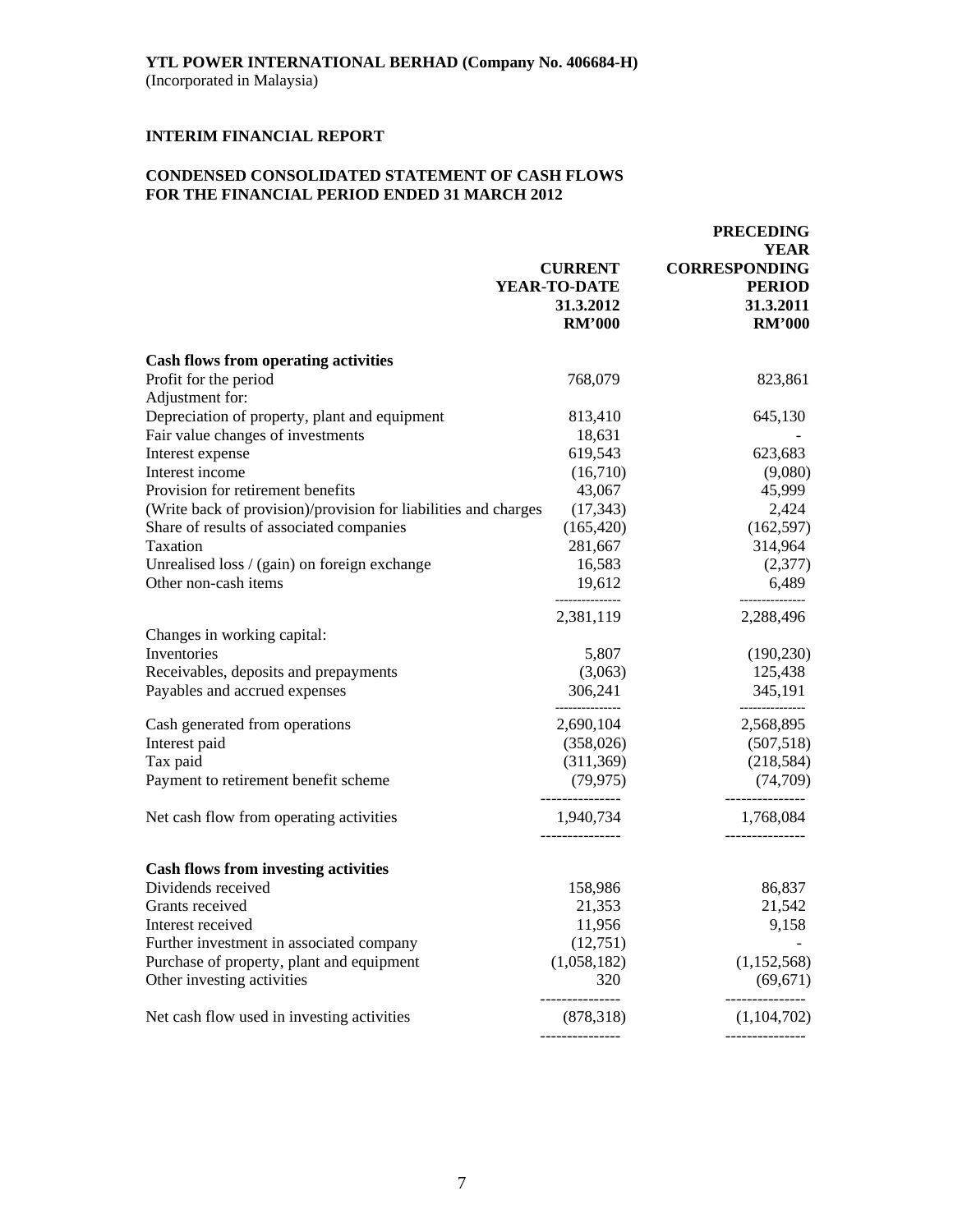# **CONDENSED CONSOLIDATED STATEMENT OF CASH FLOWS FOR THE FINANCIAL PERIOD ENDED 31 MARCH 2012 -- Continued**

|                                                                 | <b>CURRENT</b><br>YEAR-TO-DATE<br>31.3.2012<br><b>RM'000</b> | <b>FRECEDING</b><br><b>YEAR</b><br><b>CORRESPONDING</b><br><b>PERIOD</b><br>31.3.2011<br><b>RM'000</b> |
|-----------------------------------------------------------------|--------------------------------------------------------------|--------------------------------------------------------------------------------------------------------|
| <b>Cash flows from financing activities</b>                     |                                                              |                                                                                                        |
| Dividends paid                                                  | (517, 835)                                                   | (810,693)                                                                                              |
| Proceeds from borrowings                                        | 10,558,687                                                   | 3,379,771                                                                                              |
| Proceeds from issue of shares                                   | 72,952                                                       | 42,056                                                                                                 |
| Repayment of borrowings                                         | (7,046,072)                                                  | (2,717,195)                                                                                            |
| Disposal of subsidiaries' interest to Non-Controlling Interests | 543,239                                                      |                                                                                                        |
| Redemption of bond                                              | (2,200,000)                                                  | (805,000)                                                                                              |
| Other financing activities                                      | (7,935)                                                      | (578)                                                                                                  |
| Net cash flow from/(used in) financing activities               | 1,403,036                                                    | (911, 639)                                                                                             |
| Net changes in cash and cash equivalents                        | 2,465,452                                                    | (248, 257)                                                                                             |
| Effects of exchange rate changes                                | (68, 504)                                                    | 135,941                                                                                                |
| Cash and cash equivalents at beginning of the period            | 7,131,314                                                    | 7,326,721                                                                                              |
| Cash and cash equivalents at end of the period [Note a]         | 9,528,262                                                    | 7,214,405                                                                                              |
|                                                                 | =======                                                      | =======                                                                                                |

 **PRECEDING** 

# *[Note a]*

Cash and cash equivalents at the end of the period comprise:

|                                                                         | <b>RM'000</b> | <b>RM'000</b> |
|-------------------------------------------------------------------------|---------------|---------------|
| Fixed deposits                                                          | 9,047,450     | 6,975,314     |
| Cash and bank balances                                                  | 537,525       | 289,650       |
| Bank overdrafts<br>(included within short term borrowings in [Note B9]) | (56, 713)     | (50, 559)     |
|                                                                         | 9,528,262     | 7,214,405     |
|                                                                         |               |               |

The Condensed Consolidated Statement of Cash Flows should be read in conjunction with the audited annual financial statements for the year ended 30 June 2011 and the accompanying explanatory notes attached to the interim financial statements.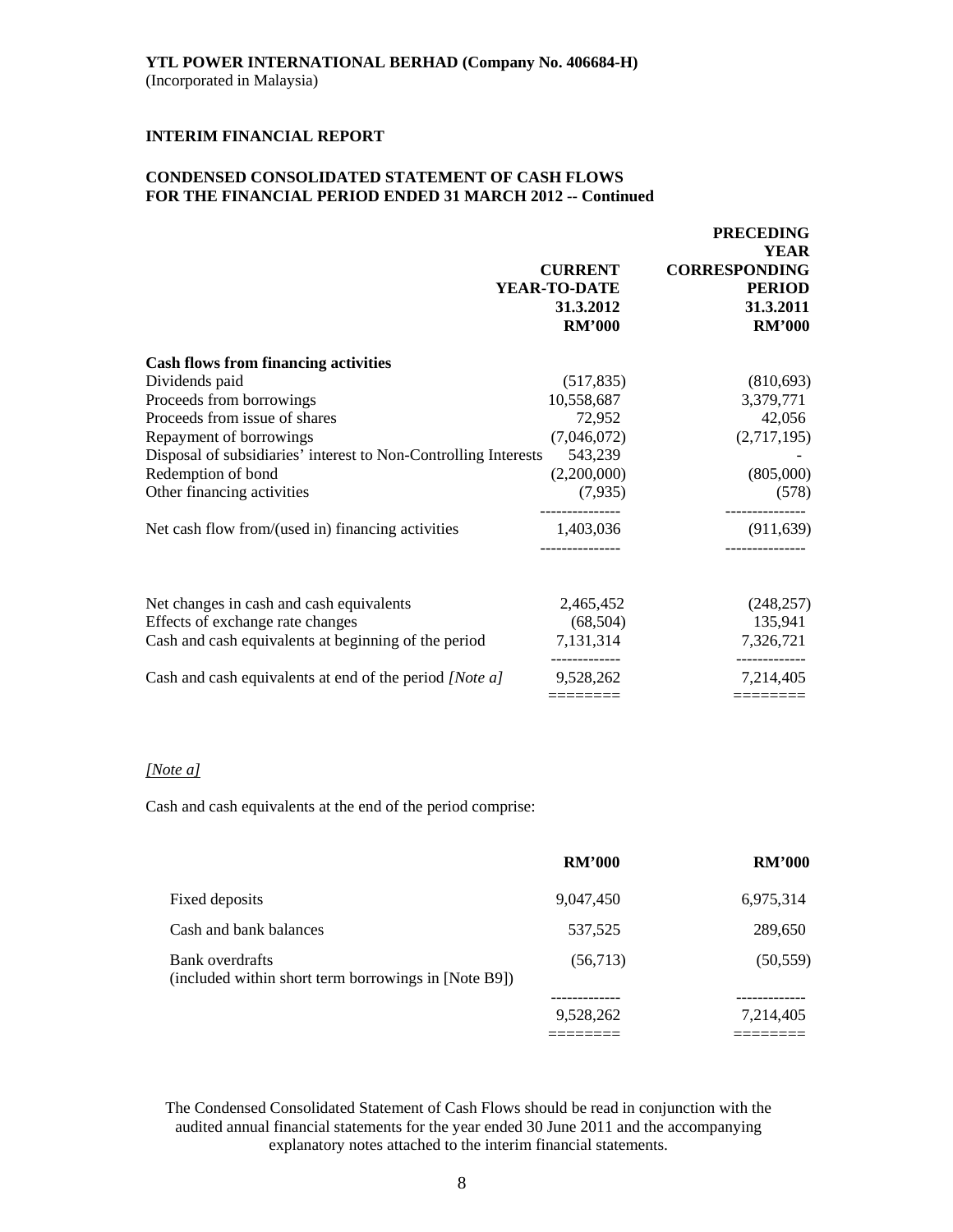# **INTERIM FINANCIAL REPORT**

# **PART A – EXPLANATORY NOTES PURSUANT TO FRS 134**

The interim financial report should be read in conjunction with the audited annual financial statements of the Group for the year ended 30 June 2011.

# **A1. Accounting Policies and Methods of Computation**

The interim financial report is unaudited and has been prepared in accordance with Financial Reporting Standard ("FRS") 134: "Interim Financial Reporting" and Chapter 9, part K paragraph 9.22 of the Main Market Listing Requirements of the Bursa Malaysia Securities Berhad ("Bursa Securities").

The explanatory notes contained herein provide an explanation of the events and transactions that are significant to the understanding of the changes in the financial position and performance of the Group since the financial year ended 30 June 2011.

The accounting policies and methods of computation adopted by the Group in the interim financial statements are consistent with those adopted in the latest audited annual financial statements.

The adoption of amendments to FRSs and Interpretation Committee ("IC") interpretations which were effective for financial period beginning on or after 1 July 2011 do not have significant financial impact on the Group.

# **A2. Seasonality or Cyclicality of Operations**

The business operations of the Group are not materially affected by any seasonal or cyclical factor.

# **A3. Unusual Items**

 During the current financial quarter, there was no item of an unusual nature that affects the assets, liabilities, equity, net income or cash flows of the Group.

# **A4. Changes in Estimates of Amounts Reported**

 There was no significant change to estimate of amount reported in prior interim periods or prior financial years.

### **A5. Changes in Debt and Equity Securities**

 The numbers of ordinary shares of RM0.50 each issued during the current financial quarter and financial year to date pursuant to the exercise of Warrants 2008/2018 were 99,601 and 5,414,943 respectively at a weighted average exercise price of RM1.21 per share.

 During the financial year to date, 40,087,750 ordinary shares of RM0.50 each was issued pursuant to the exercise of employees' share options granted under the Company's Employees Share Option Scheme at a weighted average exercise price of RM1.66 per share.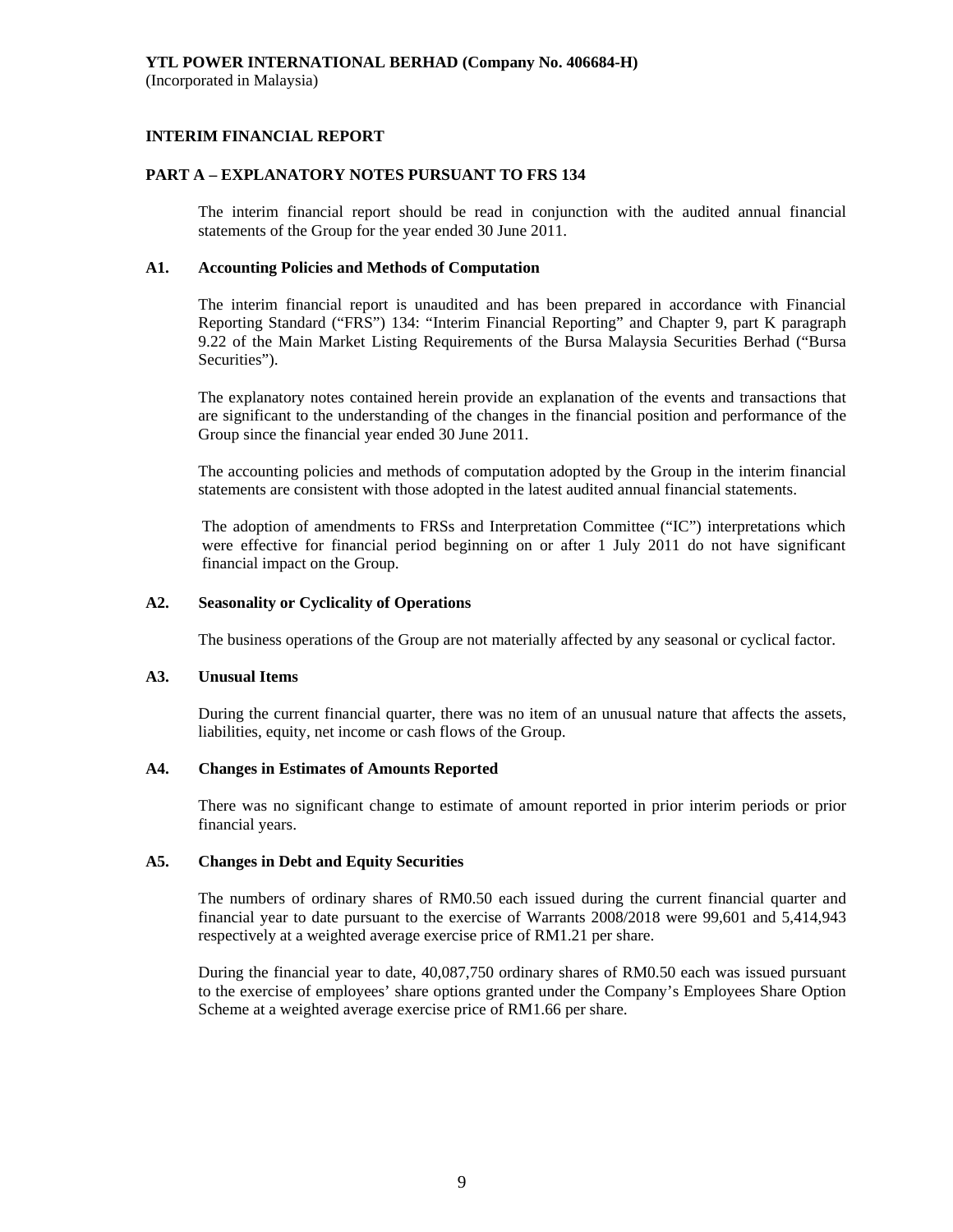# **INTERIM FINANCIAL REPORT**

#### **Notes – continued**

 A total of 100 ordinary shares of RM0.50 each and 200 ordinary shares of RM0.50 each were repurchased from the open market for a total consideration of RM227 and RM457 respectively for the current financial quarter and financial year to date. The share buy back transactions were financed by internally generated funds. The shares purchased are being held as treasury shares. As at 31 March 2012, the number of treasury shares held were 56,724,945 ordinary shares of RM0.50 each.

 On 25 August 2011, the Company issued RM2.2 billion in medium term notes ("MTNs") pursuant to an MTN programme with a nominal value of up to RM5.0 billion, the proceeds of which were utilised on the same date to undertake an early redemption and cancellation of the Company's outstanding RM2.2 billion 3.0% Redeemable Non-Guaranteed Bonds due 2013.

 An MTN of RM150 million and RM620 million was fully settled during the current financial quarter and financial year to date.

On 24 January 2012, a subsidiary company issued GBP200 million Guaranteed Bonds due on 24 September 2021 at an interest rate of 4.000% per annum. The net proceeds of the issuance will be utilised to finance capital expenditure.

The outstanding debts are as disclosed in Note B9.

### **A6. Dividends Paid**

 A third interim tax exempt dividend of 3.75% or 1.875 sen per ordinary share of 50 sen each amounting to RM135,417,595 in respect of the financial year ended 30 June 2011 was paid on 15 July 2011.

 A fourth interim tax exempt dividend of 3.75% or 1.875 sen per ordinary share of 50 sen each amounting to RM136,208,794 in respect of the financial year ended 30 June 2011 was paid on 24 November 2011.

 A first interim tax exempt dividend of 3.75% or 1.875 sen per ordinary share of 50 sen each amounting to RM136,268,902 in respect of the financial year ending 30 June 2012 was paid on 13 January 2012.

 A second interim tax exempt dividend of 1.875% or 0.9375 sen per ordinary share of 50 sen each amounting to RM68,135,398 in respect of the financial year ending 30 June 2012 was paid on 30 March 2012.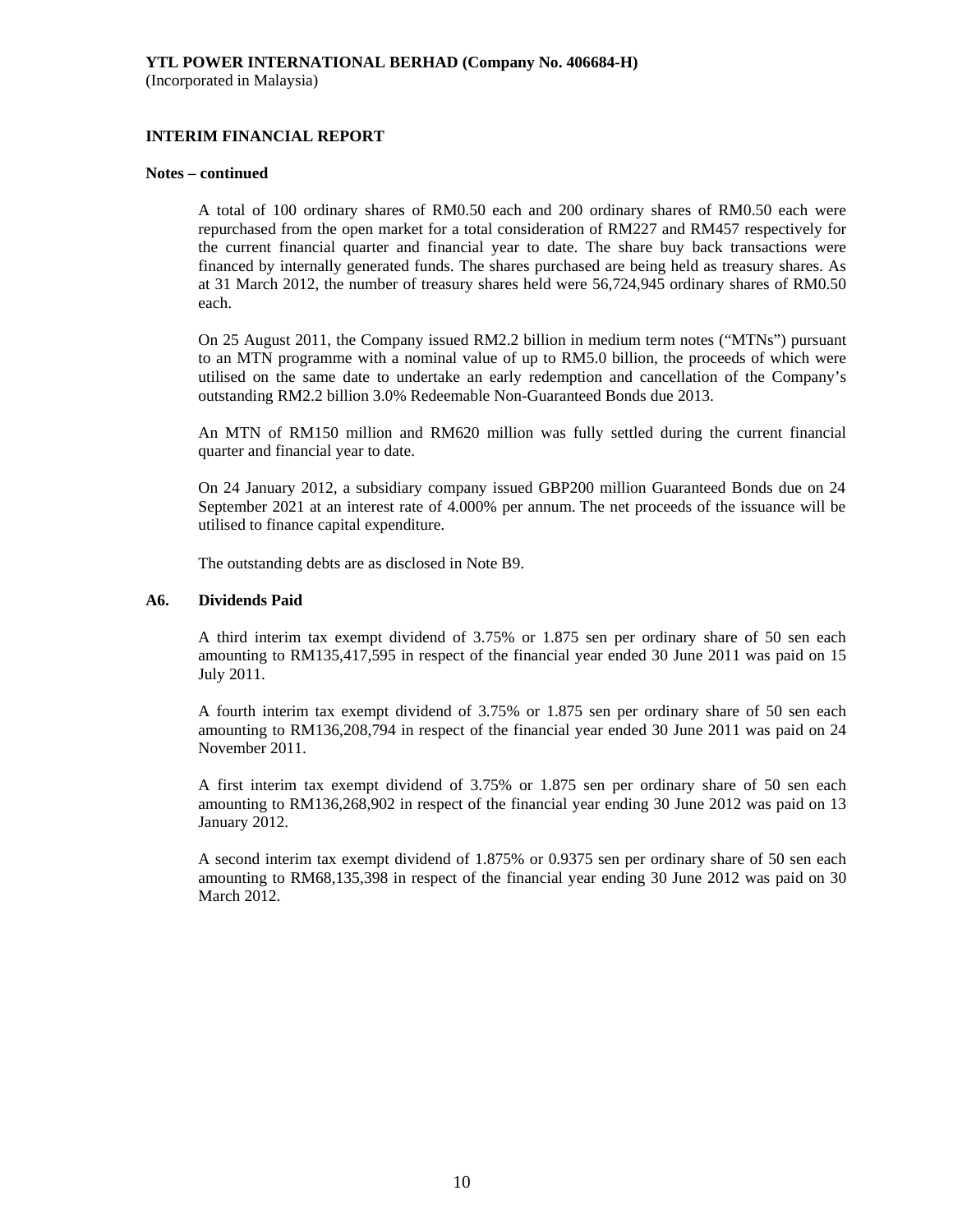# **INTERIM FINANCIAL REPORT**

### **Notes – continued**

### **A7. Segment Information**

The Group has five reportable segments as described below:

- a) Power generation (Contracted)
- b) Multi utilities business (Merchant)
- c) Water and sewerage
- d) Mobile broadband network
- e) Investment holding and other businesses

 Management monitors the operating results of business segments separately for the purpose of making decisions about resources to be allocated and of assessing performance.

Segment information for the financial period ended 31 March 2012:

|                                       | <b>Power</b><br>generation<br>(Contracted)<br><b>RM'000</b> | Multi<br>utilities<br>business<br>(Merchant)<br><b>RM'000</b> | Water &<br>sewerage<br><b>RM'000</b> | Mobile<br><b>broadband</b><br>network<br><b>RM'000</b> | Investment<br>holding $\&$<br>other<br><b>businesses</b><br><b>RM'000</b> | Group<br><b>RM'000</b> |
|---------------------------------------|-------------------------------------------------------------|---------------------------------------------------------------|--------------------------------------|--------------------------------------------------------|---------------------------------------------------------------------------|------------------------|
| <b>External Revenue</b>               | 878,376                                                     | 8.842.715                                                     | 1,759,888                            | 155.576                                                | 76,024                                                                    | 11,712,579             |
| Inter-segment<br><b>Revenue</b>       | 1,592                                                       | $\overline{\phantom{a}}$                                      |                                      | 355                                                    | 2.076.034                                                                 | 2,077,981              |
| Segment profit /<br>(loss) before tax | 258,932                                                     | 647,938                                                       | 461,551                              | (214, 289)                                             | (104, 386)                                                                | 1.049.746              |

Segment information for the financial period ended 31 March 2011:

|                                      | <b>Power</b><br>generation<br>(Contracted)<br><b>RM'000</b> | Multi<br>utilities<br><b>business</b><br>(Merchant)<br><b>RM'000</b> | Water &<br>sewerage<br><b>RM'000</b> | Mobile<br><b>broadband</b><br>network<br><b>RM'000</b> | Investment<br>holding $\&$<br>other<br><b>businesses</b><br><b>RM'000</b> | Group<br><b>RM'000</b> |
|--------------------------------------|-------------------------------------------------------------|----------------------------------------------------------------------|--------------------------------------|--------------------------------------------------------|---------------------------------------------------------------------------|------------------------|
| <b>External Revenue</b>              | 814.656                                                     | 7.827.245                                                            | 1.664.424                            | 14,028                                                 | 77.141                                                                    | 10,397,494             |
| Inter-segment<br><b>Revenue</b>      | ۰                                                           |                                                                      |                                      | 16                                                     | 1.240.435                                                                 | 1,240,451              |
| Segment profit/<br>(loss) before tax | 215,076                                                     | 616.882                                                              | 453.311                              | (103.661)                                              | (42.783)                                                                  | 1.138.825              |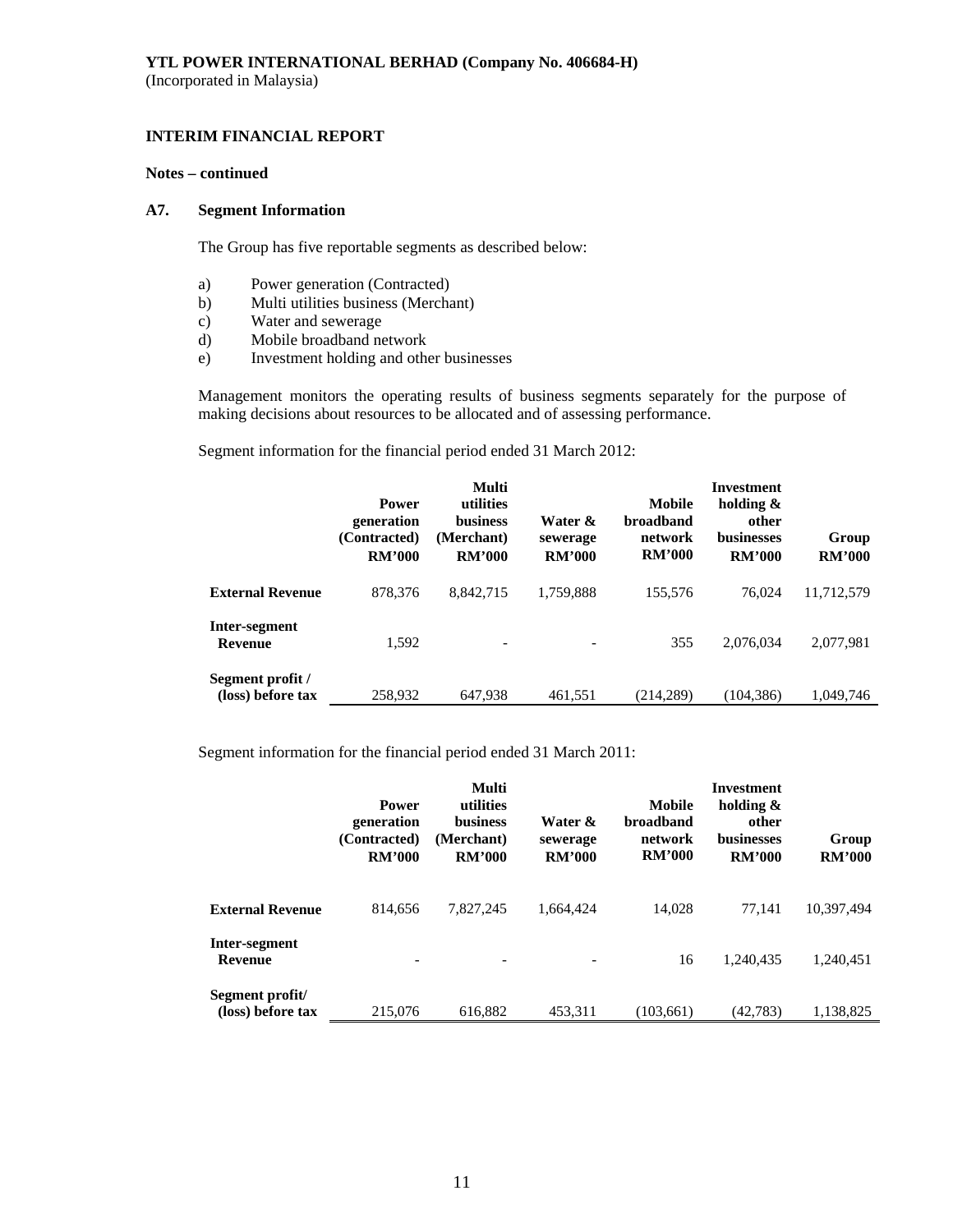#### **Notes – continued**

### **A8. Events After the Interim Period**

There was no item, transaction or event of a material or unusual nature during the period from the end of the quarter under review to the date of this report.

### **A9. Changes in the Composition of the Group**

 There were no changes in the composition of the Group for the current financial period, including business combinations, obtaining or losing control of subsidiaries and long-term investments, restructurings and discontinuing operations except for the followings

(i) On 7 July 2011, the Company together with YTL Jawa Power Holdings Limited, a whollyowned subsidiary of the Company, entered into a share purchase agreement ("SPA") with Marubeni Corporation ("Marubeni") and Aster Power Holding B.V., a wholly-owned subsidiary of Marubeni, relating to the sale and purchase of 7,714 ordinary shares of EUR1.00 and certain Company Interests (as defined in the SPA) in YTL Jawa Power Holdings BV ("YTLJPH") representing 15/35 or 42.86% equity interests in YTLJPH.

 The sale was completed on 15 August 2011. Arising from the disposal, the effective control interest in P.T. Jawa Power was reduced from 35% to 20%.

(ii) On 10 October 2011, the Company acquired 1 ordinary share in YTL Power Trading (Labuan) Ltd ("YTL Power Labuan") at USD1.00. As a result, YTL Power Labuan has become a wholly-owned subsidiary of the Company.

YTL Power Labuan was incorporated in the Federal Territory of Labuan with an issued and paid-up share capital of USD1.00 comprising one ordinary share. YTL Labuan will be principally involved in trading.

(iii) On 27 October 2011, YTL Communications (S) Pte Ltd ("YTL Comm (S)") was incorporated in the Republic of Singapore with an issued and paid-up share capital of SGD1.00 held by YTL Communications Sdn Bhd ("YTL Communications"), a 60%-owned subsidiary of the Company. As a result, YTL Comm (S) became an indirect subsidiary of the Company.

YTL Comm (S) will be principally involved in the provision of software integration and technical services (inclusive of hardware, software and system maintenance).

(iv) On 31 January 2012, YTL Communications acquired two (2) ordinary shares of RM1.00 each in YTL Digital Sdn Bhd ("YTL Digital"), representing the entire issued and paid-up share capital of YTL Digital from YTL Energy Sdn Bhd, a wholly-owned subsidiary of YTL Corporation Berhad ("YTL Corp"), at par value per share in cash. As a result, YTL Digital became an indirect subsidiary of the Company and remains an indirect subsidiary of YTL Corp.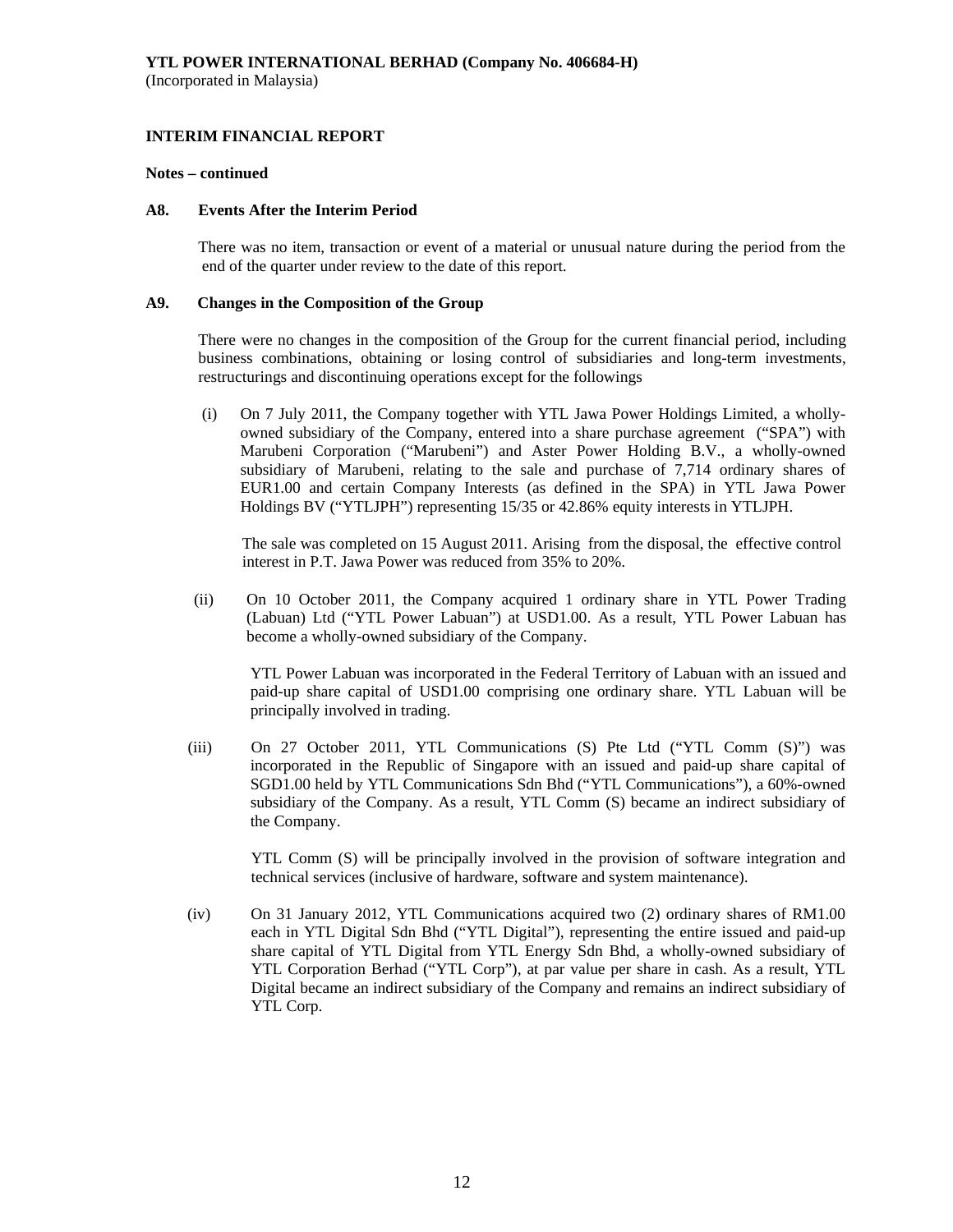### **Notes – continued**

### **A10. Changes in Contingent Liabilities**

There were no material changes in the contingent liabilities of the Group since the last financial year ended 30 June 2011 except for a corporate guarantee which was given by the Company to a financial institution for a term loan of GBP100 million drawn by its subsidiary.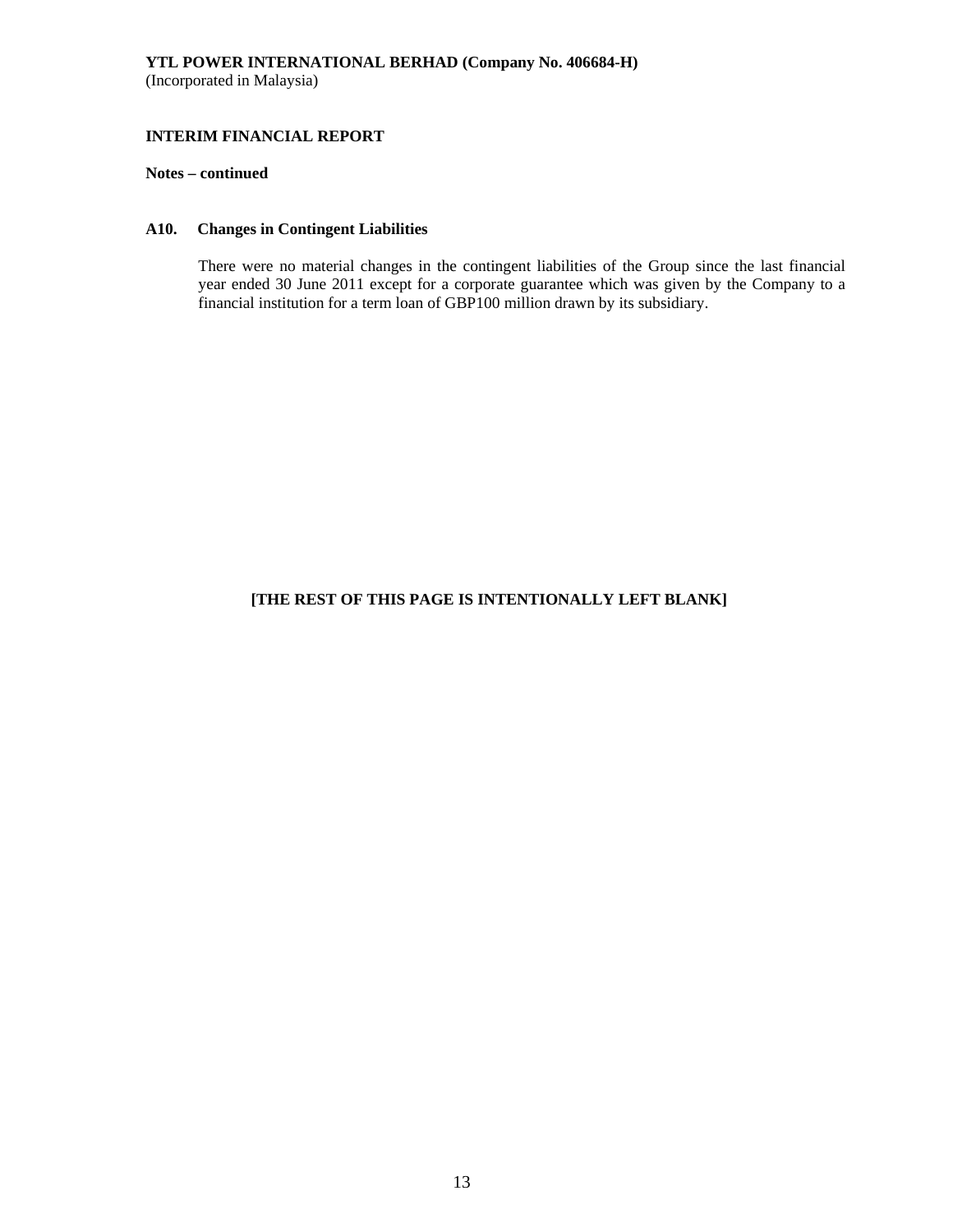# **PART B – EXPLANATORY NOTES PURSUANT TO APPENDIX 9B OF THE LISTING REQUIREMENTS OF BURSA MALAYSIA SECURITIES BERHAD**

# **B1. Review of the Results**

The comparisonof the results are tabulated below:

|                                          | <b>Individual Quarter</b>  |                            | <b>Cumulative Quarter</b>  |                            |
|------------------------------------------|----------------------------|----------------------------|----------------------------|----------------------------|
|                                          | 31.3.2012<br><b>RM'000</b> | 31.3.2011<br><b>RM'000</b> | 31.3.2012<br><b>RM'000</b> | 31.3.2011<br><b>RM'000</b> |
| <b>Revenue</b>                           |                            |                            |                            |                            |
| Power generation                         |                            |                            |                            |                            |
| (Contracted)                             | 281,524                    | 253,195                    | 878,376                    | 814,656                    |
| Multi utilities business                 |                            |                            |                            |                            |
| (Merchant)                               | 2,985,018                  | 2,505,466                  | 8,842,715                  | 7,827,245                  |
| Water & sewerage                         | 567,813                    | 543,620                    | 1,759,888                  | 1,664,424                  |
| Mobile broadband network                 | 124,990                    | 9,349                      | 155,576                    | 14,028                     |
| Investment holding                       |                            |                            |                            |                            |
| & other businesses                       | 26,072                     | 24,980                     | 76,024                     | 77,141                     |
|                                          | 3,985,417                  | 3,336,610                  | 11,712,579                 | 10,397,494                 |
| Profit/(Loss) before tax                 |                            |                            |                            |                            |
| Power generation                         |                            |                            |                            |                            |
| (Contracted)<br>Multi utilities business | 53,574                     | 80,999                     | 258,932                    | 215,076                    |
| (Merchant)                               | 183,442                    | 255,484                    | 647,938                    | 616,882                    |
| Water & sewerage                         | 138,855                    | 150,215                    | 461,551                    | 453,311                    |
| Mobile broadband network                 | (17,253)                   | (76,005)                   | (214, 289)                 | (103, 661)                 |
| Investment holding                       |                            |                            |                            |                            |
| & other businesses                       | (6,718)                    | (10,601)                   | (104, 386)                 | (42, 783)                  |
|                                          | 351,900                    | 400,092                    | 1,049,746                  | 1,138,825                  |

#### a) Current Quarter vs Preceding Year Corresponding Quarter

Group revenue was RM3,985.4 million for the current financial quarter ended 31 March 2012 as compared to RM3,336.6 million recorded in the preceding year corresponding quarter ended 31 March 2011. The Group profit before taxation for the current financial quarter was RM351.9 million, a reduction of RM48.2 million or 12.0% as compared to RM400.1 million recorded in the preceding year corresponding quarter.

 Performance of the respective operating business segments for the quarter ended 31 March 2012 as compared to the preceding corresponding quarter is analysed as follows:

#### Power generation (Contracted)

The increase in revenue was principally due to higher generation of electricity sales in the current quarter. Nevertheless, the increase has been offset by the increase in depreciation charged during the period.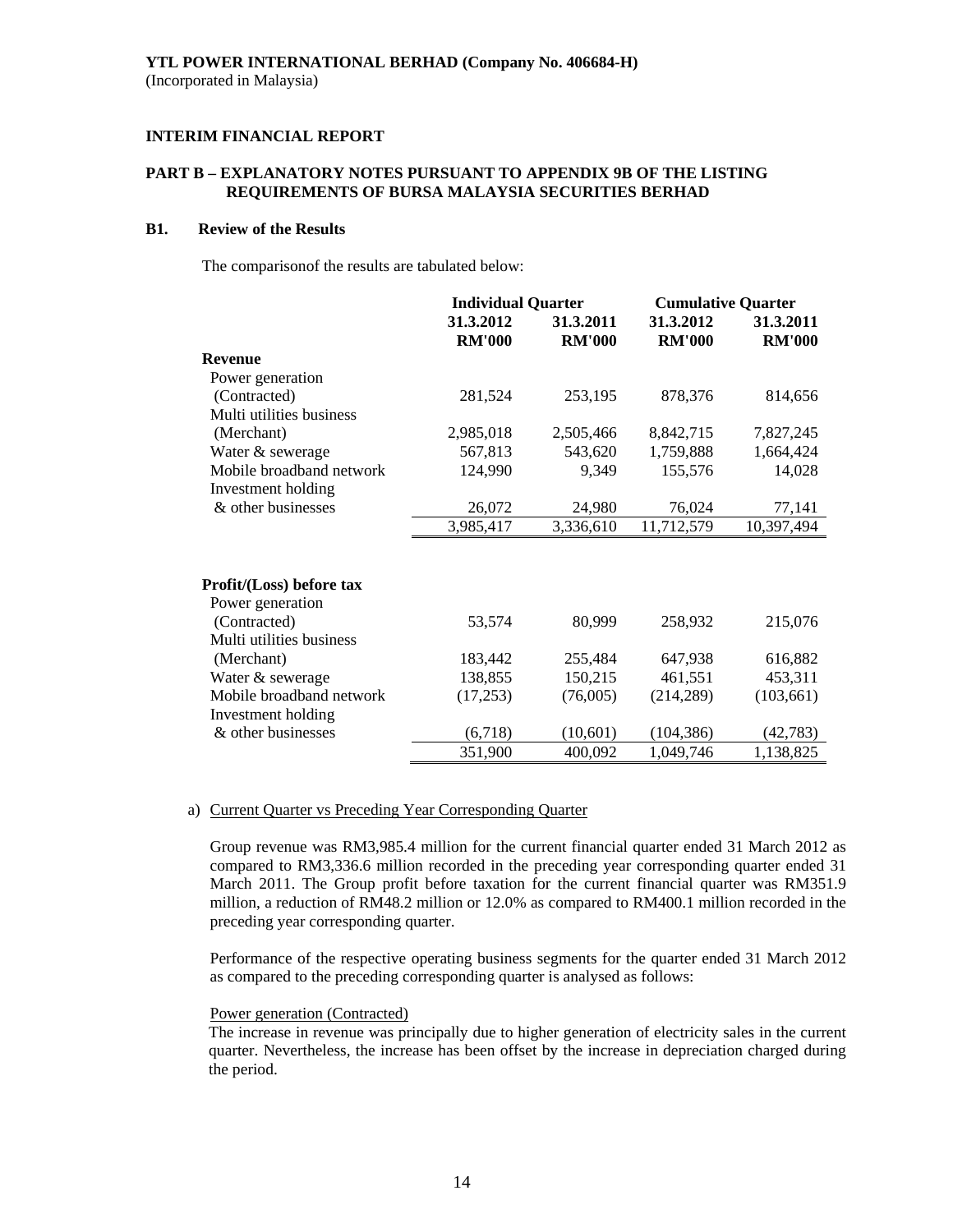(Incorporated in Malaysia)

## **INTERIM FINANCIAL REPORT**

# **Notes – continued**

#### Multi utilities business (Merchant)

Increase in revenue was mainly due to higher volume of business. Decrease in profit before taxation was mainly due to higher maintenance cost incurred during the period.

#### Water & sewerage

Lower profit before tax was recorded mainly due to the increase in finance cost incurred on indexlinked bonds which are linked to RPI (Retail Price Index) that is on the rise.

#### Mobile broadband network

The continuous growth in its subscriber base has resulted in an increase in the revenue of this segment. However, the losses were mainly attributable to the start-up and fixed operating cost incurred.

#### Investment holding & other businesses

Increase in revenue is primarily due to the increase in interest income from fixed deposits.The lower loss incurred is due to lower administrative expenses incurred during the quarter.

#### b) Current Year to date vs Preceding Year to date

Group revenue was RM11,712.6 million for the current financial period ended 31 March 2012 as compared to RM10,397.5 million recorded in the preceding year corresponding period ended 31 March 2011. The Group profit before taxation for the current financial period was RM1,049.7 million, a decrease of RM89.1 million or 7.8% as compared to RM1,138.8 million recorded in the preceding year corresponding period.

Performance of the respective operating business segments for the period ended 31 March 2012 as compared to the preceding corresponding period is consistent with the notes mentioned in (a) above with the exception of the business segments mentioned below:

#### Mobile broadband network

Losses increased further for the nine-month period under review due to further losses, albeit at a lower scale in the current quarter. The losses incurred in the preceding year to date were for three months of commercial operations only as compared to the current nine-month period.

#### Investment holding & other businesses

The segment was impacted adversely by the fair value loss on quoted investment and unrealised foreign exchange losses.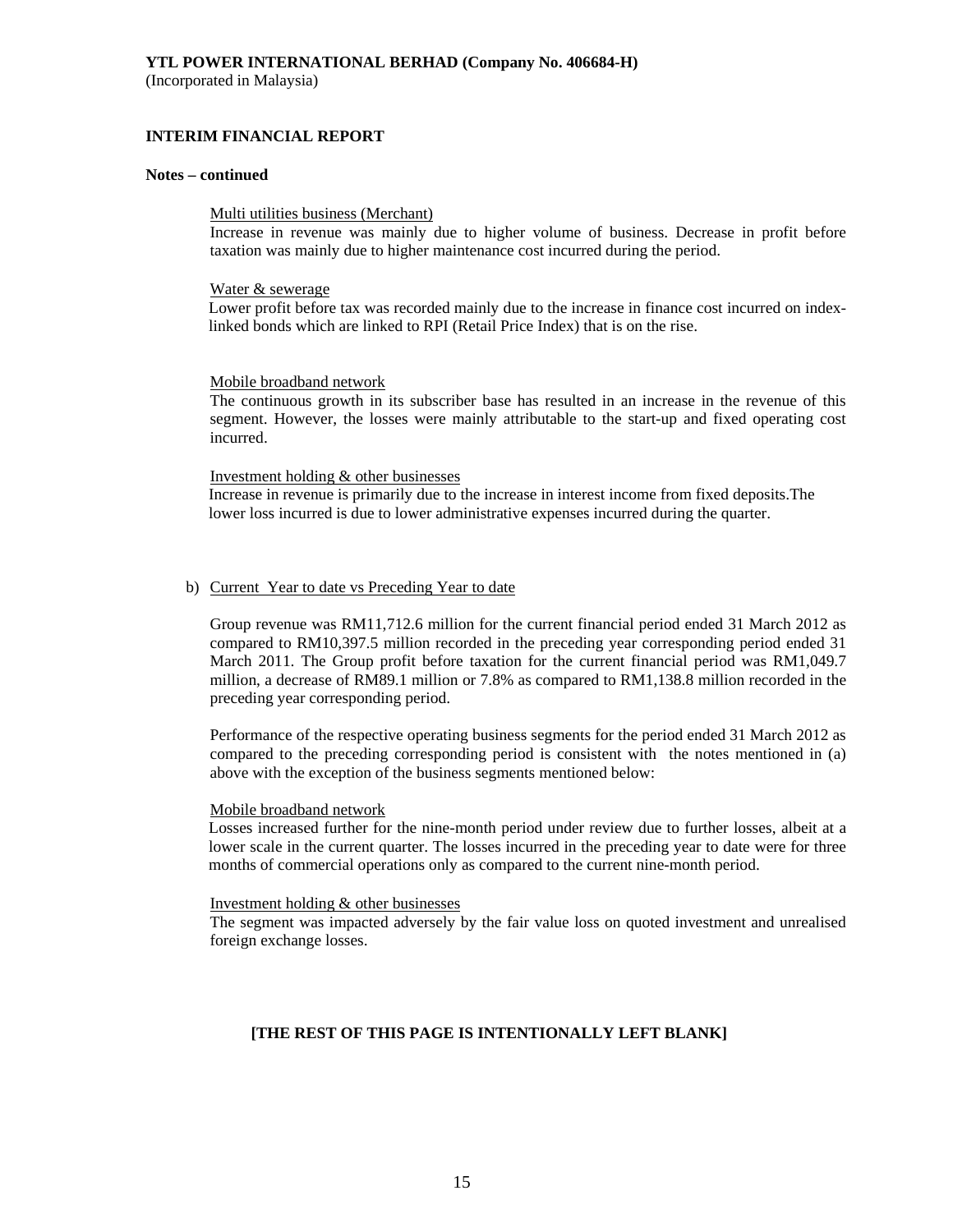# **INTERIM FINANCIAL REPORT**

#### **Notes – continued**

### **B2. Comparison with Preceding Quarter**

|                                     | <b>Preceding</b><br><b>Current</b> |                |
|-------------------------------------|------------------------------------|----------------|
|                                     | <b>Ouarter</b>                     | <b>Quarter</b> |
|                                     | 31.3.2012                          | 31.12.2011     |
|                                     | <b>RM'000</b>                      | <b>RM'000</b>  |
| Revenue                             | 3,985,416                          | 4.091.310      |
| Consolidated profit before taxation | 351,900                            | 400,045        |
| Consolidated profit after taxation  | 270,897                            | 287,027        |

The decrease in Group profit before taxation as compared to the preceding quarter was principally attributable to higher depreciation charged in the power generation segment and lower gross margin in multi utilities business, partially offset by lower losses recorded in the business of mobile broadband network.

#### **B3. Prospects**

#### Power generation (Contracted)

YTL Power Generation is expected to perform satisfactorily as it operates under a regulatory regime.

#### Multi utilities business (Merchant)

This business segment continues to strive for long-term sustainable growth despite the competitive environment with focus on customer service and value-added energy solutions.

### Water & sewerage

Wessex Water Services Limited continued to maintain its position as one of the most efficient and profitable water and sewerage companies in the United Kingdom despite challenging economic conditions.

### Mobile broadband network

Despite the challenging market in the telecommunications industry, this business segment is expected to continuously grow its subscriber base to generate higher revenue.

# **B4. Profit Forecast**

The Group did not issue any profit forecast during the financial period.

# **B5. Audit Report of the preceding financial year ended 30 June 2011**

 The Auditors' Report on the financial statements of the financial year ended 30 June 2011 did not contain any qualification.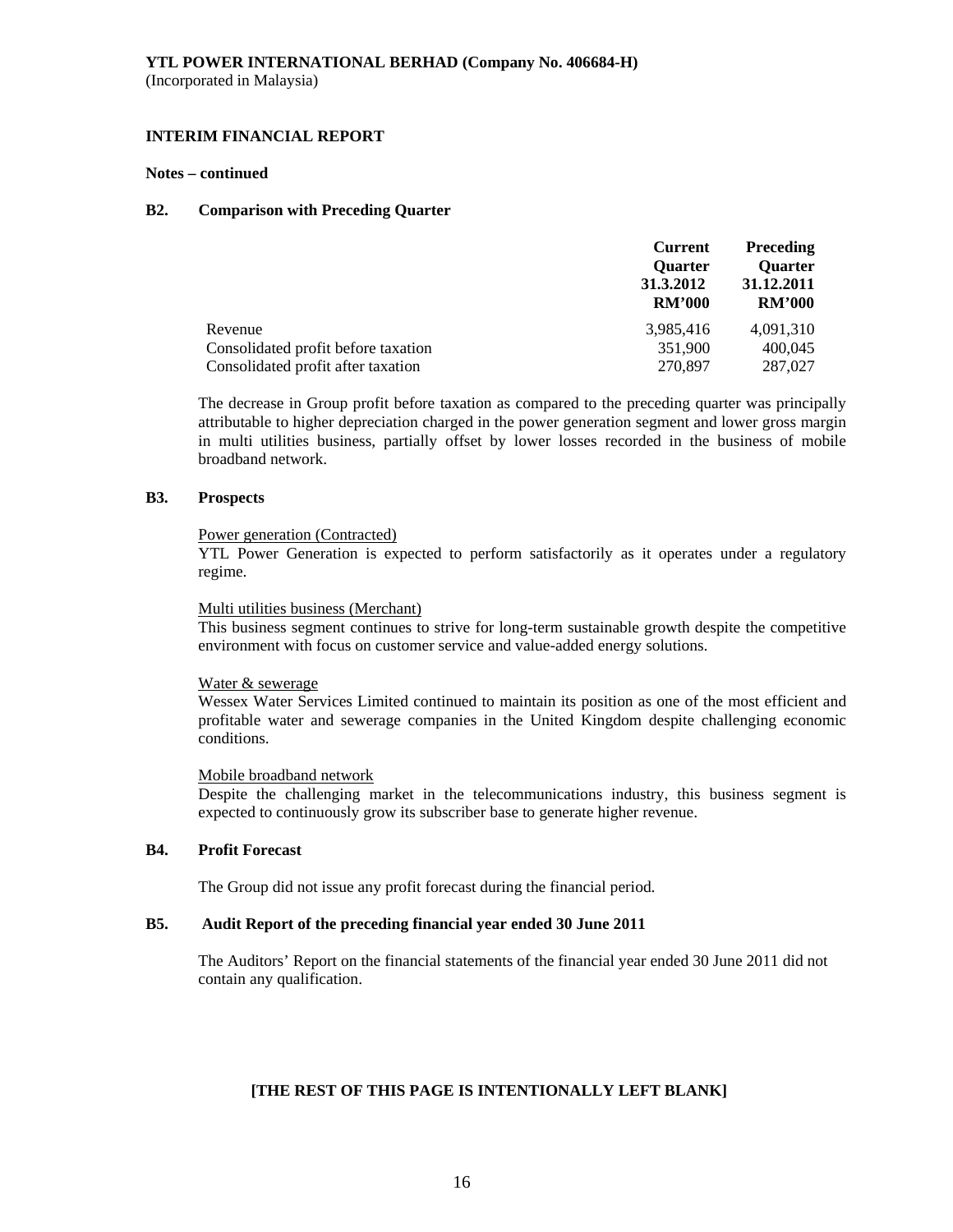(Incorporated in Malaysia)

# **INTERIM FINANCIAL REPORT**

# **Notes – continued**

### **B6. Profit for the period**

|                                                   | <b>Current</b> | Current        |
|---------------------------------------------------|----------------|----------------|
|                                                   | Year           | Year           |
|                                                   | Quarter        | <b>To Date</b> |
|                                                   | 31.3.2012      | 31.3.2012      |
|                                                   | <b>RM'000</b>  | <b>RM'000</b>  |
| <b>Profit before taxation is stated after</b>     |                |                |
| charging/(crediting):                             |                |                |
| Amortisation of grant                             | (2,322)        | (7,211)        |
| Depreciation of property, plant and equipment     | 260,668        | 813,410        |
| Dividends income                                  | (4)            | (280)          |
| Gain on disposal of property, plant and equipment | (65)           | (1,508)        |
| Gain on derivatives                               | (3,353)        | (8, 867)       |
| (Gain)/loss on foreign exchange                   | (12, 473)      | 15,896         |
| Interest income                                   | (8, 562)       | (16,710)       |
| Interest expense                                  | 195,376        | 619,543        |
| Provision for impairment of receivables           |                |                |
| (net of reversal)                                 | 11,215         | 34,014         |
| Rental income                                     | (32)           | (94)           |
| Write off/(back) of provision for fuel cost       | 24             | (5,966)        |
| *Exceptional items                                |                |                |
|                                                   |                |                |

\* There was no exceptional item charged/(credited) for the period.

# **B7. Taxation**

|                              | <b>Current</b> | <b>Current</b>              |
|------------------------------|----------------|-----------------------------|
|                              | Year           | Year                        |
|                              | <b>Ouarter</b> | <b>To Date</b><br>31.3.2012 |
|                              | 31.3.2012      |                             |
|                              | <b>RM'000</b>  | <b>RM'000</b>               |
| In respect of current period |                |                             |
| - Income Tax                 | 89,358         | 325,621                     |
| - Deferred Tax               | (8,355)        | (43, 954)                   |
|                              |                | ---------                   |
|                              | 81,003         | 281,667                     |
|                              |                |                             |

The effective tax rate of the Group as compared to the Malaysian statutory income tax rate for the current financial quarter is lower whereas that of the financial year to date is higher mainly due to income subjected to different tax jurisdictions, unavailability of group relief and expenses not deductible for tax purposes, partially offset by income not subjected to tax.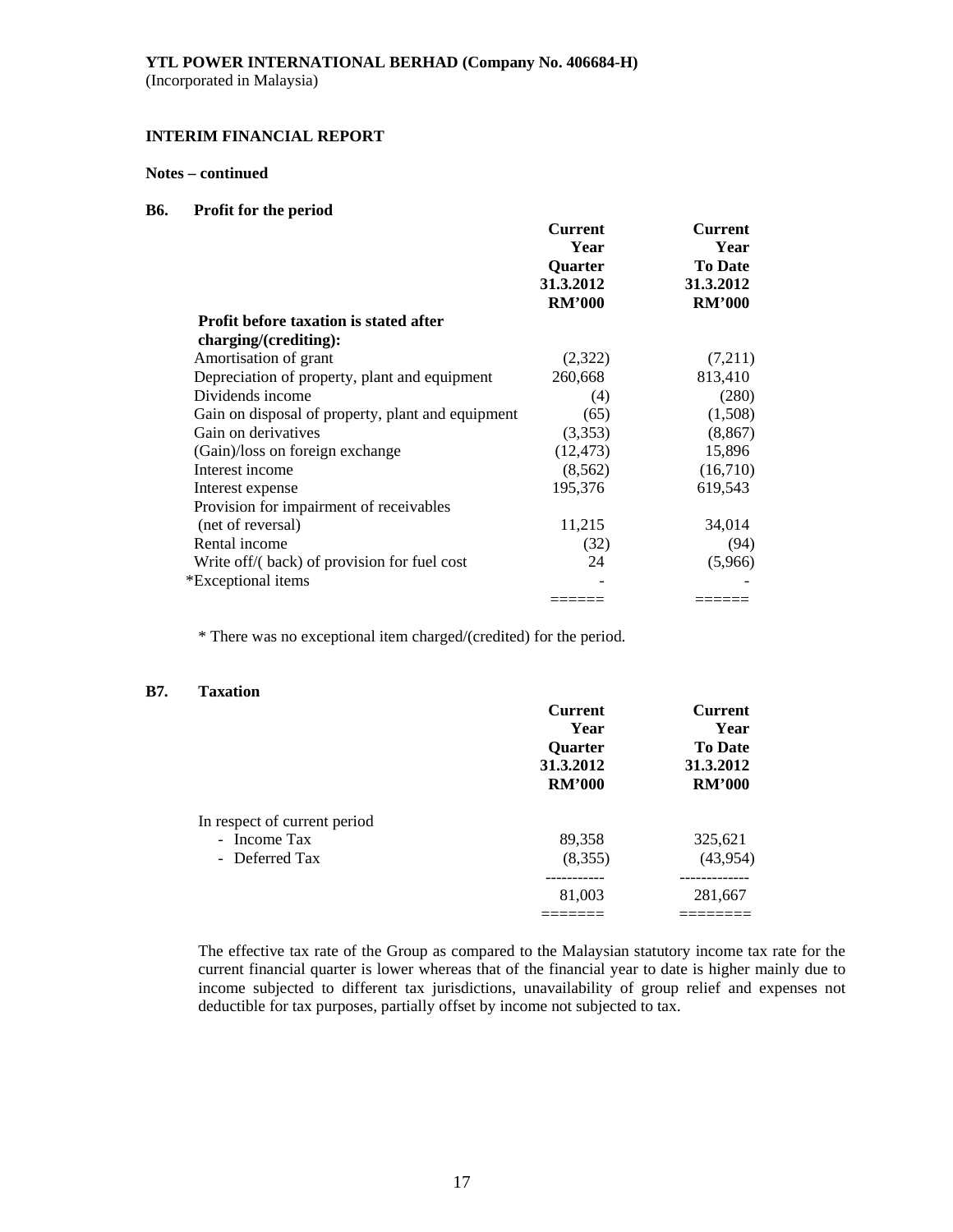#### **Notes – continued**

#### **B8. Corporate Proposals**

There were no corporate proposals announced by the Company which are not completed as at the date of this report.

### **B9. Group Borrowings and Debt Securities**

The Group's borrowings from financial institutions as at 31 March 2012 are as follows:

|           |               | Short term        | Long term                |                         |                             |
|-----------|---------------|-------------------|--------------------------|-------------------------|-----------------------------|
|           | <b>Bonds</b>  | <b>Borrowings</b> | <b>Bonds</b>             | <b>Borrowings</b>       | <b>Total</b>                |
|           | <b>RM'000</b> | <b>RM'000</b>     | <b>RM'000</b>            | <b>RM'000</b>           | <b>RM'000</b>               |
| Secured   |               | 3,539,027         |                          | 5.905                   | 3,544,932                   |
| Unsecured |               | 5,655,810         | 6,793,375<br>----------- | 6,631,425<br>---------- | 19,080,610<br>------------- |
| Total     |               | 9,194,837         | 6,793,375                | 6,637,330               | 22,625,542                  |

The borrowings which are denominated in foreign currency are as follows:

| In US Dollar $(000)$       | 398,220   |
|----------------------------|-----------|
|                            |           |
| In Sterling Pound ('000)   | 1.934.042 |
|                            |           |
| In Singapore Dollar ('000) | 2,700,000 |
|                            |           |

All borrowings of subsidiaries are on a non-recourse basis to the Company save and except for the following which is guaranteed by the Company:

a) USD200 million term loan due on 17 December 2012.

b) USD200 million term loan due on 30 June 2015.

c) GBP100 million term loan due on 6 October 2014.

d) SGD100 million revolving credit due on 16 May 2013.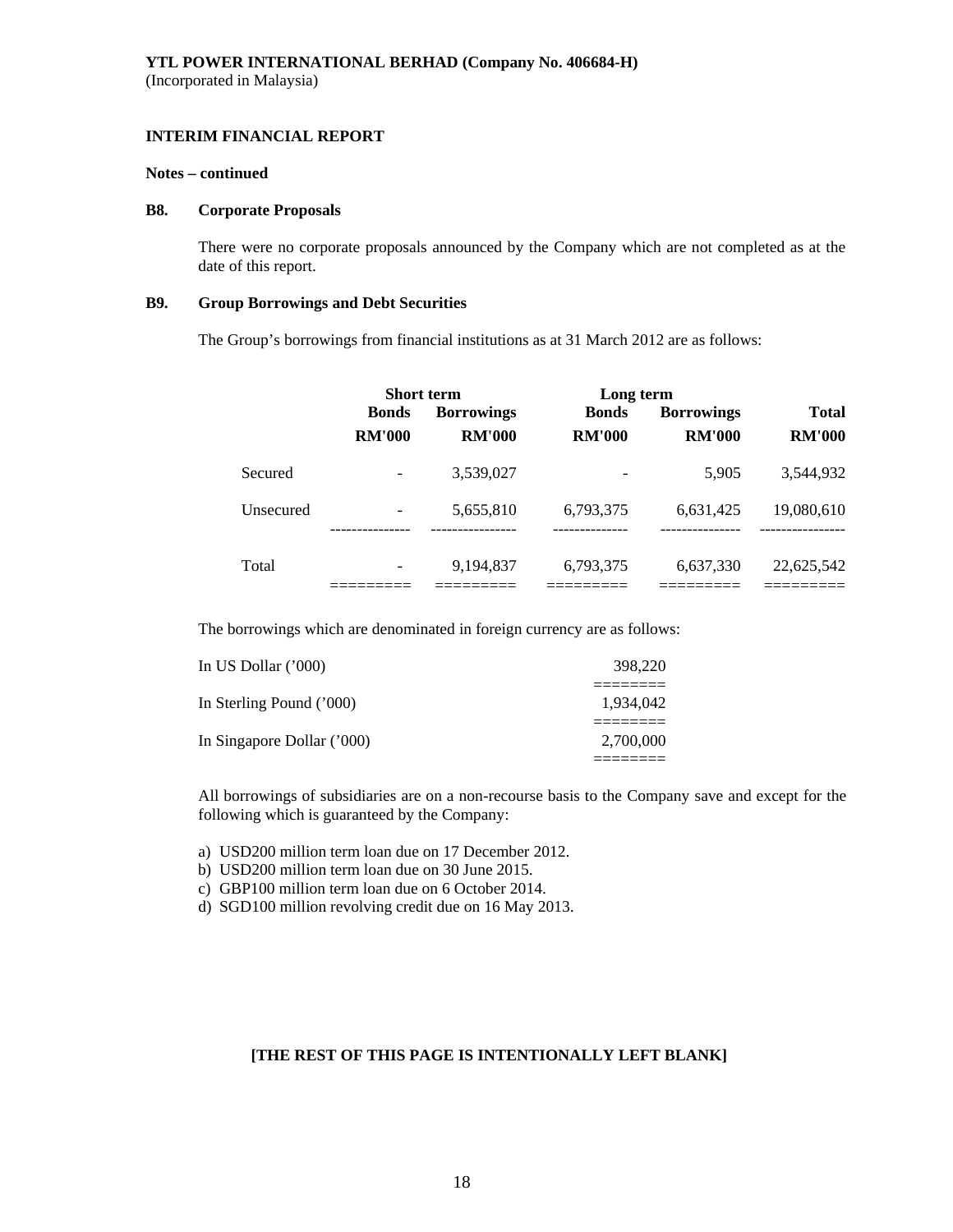#### **Notes – continued**

# **B10. Derivative Financial Instruments, Fair Value Changes of Financial Liabilities and Realised and Unrealised Profits or Losses**

(a) Derivative Financial Instruments

As at 31 March 2012, the Group's outstanding derivatives are as follows:

| <b>Type of Derivatives</b>                                            | <b>Contract/Notional Value</b><br><b>RM'000</b> | <b>Fair Value</b><br><b>RM'000</b> |
|-----------------------------------------------------------------------|-------------------------------------------------|------------------------------------|
| <b>Fuel oil swaps</b><br>- Less than 1 year<br>- 1 year to 3 years    | 2,130,198<br>109,683                            | 2,247,856<br>120,601               |
| <b>Currency forwards</b><br>- Less than 1 year<br>- 1 year to 3 years | 2,027,122<br>137,915                            | 2,000,996<br>136,717               |
| <b>Interest rate swaps</b><br>- 1 year to 3 years                     | 495,727                                         | 475,030                            |

The Group entered into fuel oil swaps to hedge highly probable forecast physical fuel oil and natural gas purchases that are expected to occur at various dates in the future. The fuel oil swaps have maturity dates that match the expected occurrence of these transactions.

The Group entered into currency forwards to hedge highly probable forecast transactions denominated in foreign currency expected to occur in the future. The currency forwards have maturity dates that match the expected occurrence of these transactions.

Interest rate swaps are entered to hedge floating rate interest payments on bank borrowings which were obtained to finance the construction of property, plant and equipment.

All derivative financial instruments are executed with creditworthy counter parties with a view to limit the credit risk exposure of the Group.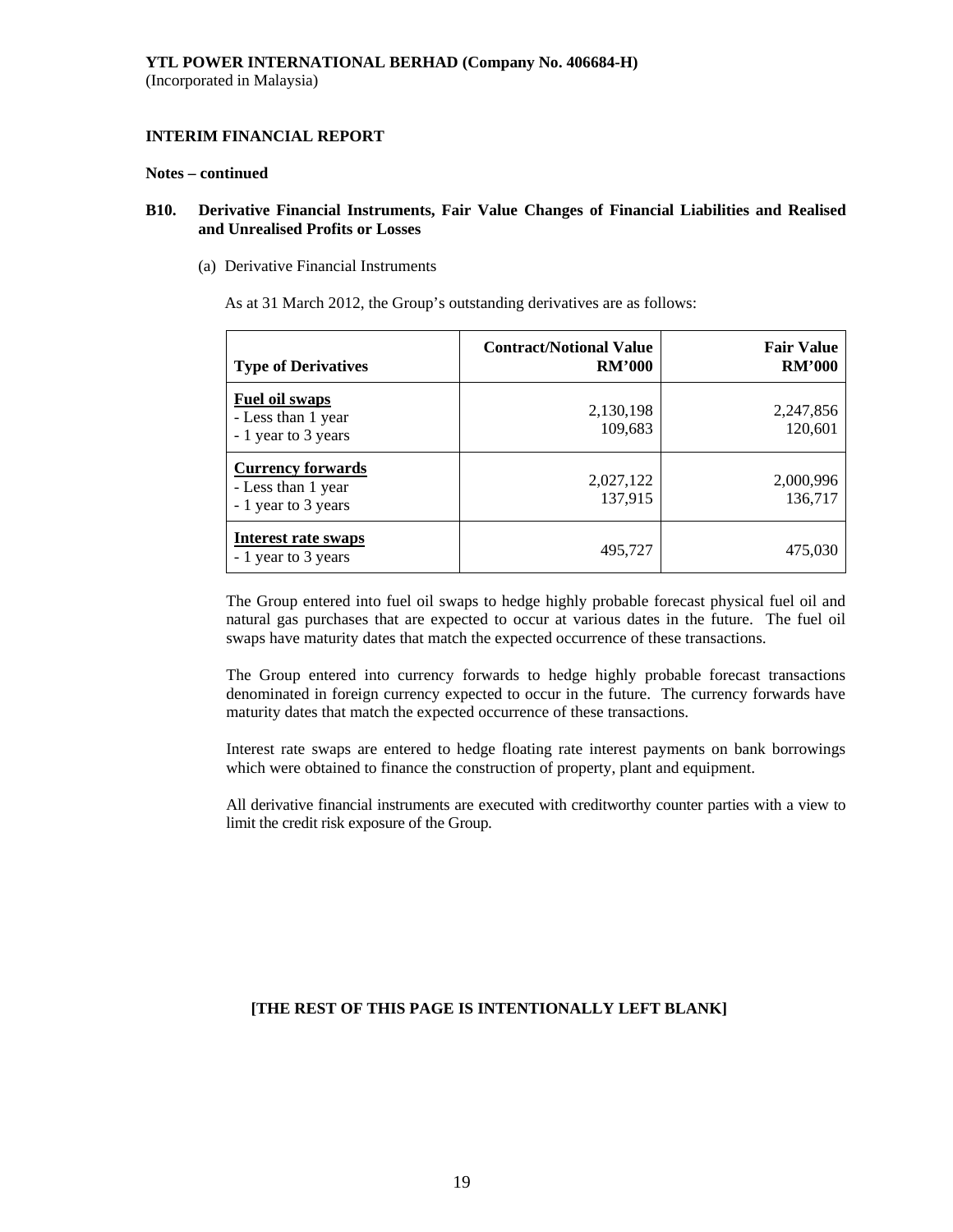# **INTERIM FINANCIAL REPORT**

# **Notes – continued**

(b) Fair Value Changes of Financial Liabilities

The gains arising from fair value changes of financial liabilities for the current financial period ended 31 March 2012 are as follows:

|                                                      |                                                                                                      |                                                                                                                                                          | Fair value gain                                               |                                                               |
|------------------------------------------------------|------------------------------------------------------------------------------------------------------|----------------------------------------------------------------------------------------------------------------------------------------------------------|---------------------------------------------------------------|---------------------------------------------------------------|
| Type of<br>financial<br><b>liabilities</b>           | <b>Basis of</b><br>fair value<br>measurement                                                         | <b>Reason for the</b><br>gain                                                                                                                            | <b>Current</b><br>year<br>quarter<br>3 months to<br>31.3.2012 | <b>Current</b><br>year<br>to date<br>9 months to<br>31.3.2012 |
|                                                      |                                                                                                      |                                                                                                                                                          | <b>RM'000</b>                                                 | <b>RM'000</b>                                                 |
| Forward foreign<br>currency<br>exchange<br>contracts | Foreign exchange<br>differential<br>between the<br>contracted rate<br>and the market<br>forward rate | Foreign exchange<br>rates differential<br>between the<br>contracted rate and<br>the market forward<br>rate which have<br>moved in favour of<br>the Group | 6,396                                                         | 16,398                                                        |
| Fuel oil swap                                        | Fuel oil price<br>differential<br>between the<br>contracted price<br>and the market<br>forward price | Fuel oil price<br>differential<br>between the<br>contracted price<br>and the market<br>forward price<br>which have moved<br>in favour of the<br>Group    | 28,850                                                        | 58,094                                                        |
| Total<br>35,246                                      |                                                                                                      |                                                                                                                                                          |                                                               | 74,492                                                        |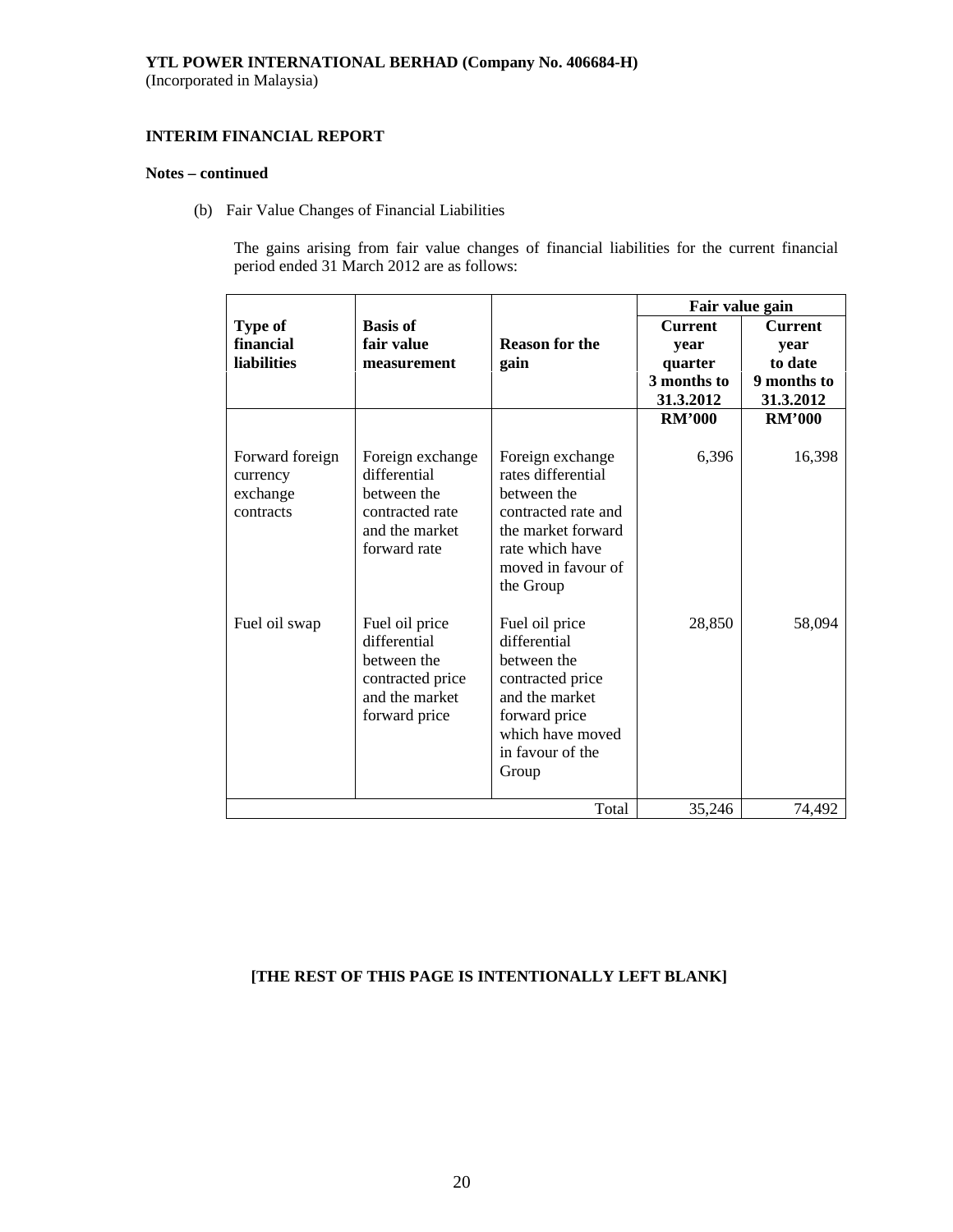# **INTERIM FINANCIAL REPORT**

# **Notes – continued**

(c) Realised and Unrealised Profits or Losses

|                                                                               | As at<br>31.3.2012<br><b>RM'000</b> | <b>Audited</b><br>As at<br>30.06.2011<br><b>RM'000</b> |
|-------------------------------------------------------------------------------|-------------------------------------|--------------------------------------------------------|
| Retained earnings/(Accumulated losses)<br>of the Company and its subsidiaries |                                     |                                                        |
| - Realised                                                                    | 6,768,533                           | 5,767,287                                              |
| - Unrealised                                                                  | (1,565,166)                         | (1,355,558)                                            |
|                                                                               | -------------<br>5,203,367          | ------------<br>4,411,729                              |
| Retained earnings/(Accumulated losses)<br>from associated companies           |                                     |                                                        |
| - Realised                                                                    | 360,914                             | 639,430                                                |
| - Unrealised                                                                  | (41,978)                            | (67, 029)                                              |
|                                                                               | 318,936                             | ------------<br>572,401                                |
|                                                                               |                                     |                                                        |
| Consolidated adjustments                                                      | 214,458                             | 116,845                                                |
|                                                                               |                                     |                                                        |
| Total Group retained earnings as per                                          |                                     |                                                        |
| consolidated accounts                                                         | 5,736,761                           | 5,100,975                                              |
|                                                                               |                                     |                                                        |

### **B11. Pending Material Litigation**

There was no material litigation pending since the last financial year ended 30 June 2011.

# **B12. Dividend**

The Board of Directors is pleased to declare a third interim tax exempt dividend of 1.875% or 0.9375sen per ordinary share of 50 sen each for the financial year ending 30 June 2012.

 The Book Closure and Payment dates in respect of the aforesaid dividend are 12 June 2012 and 27 June 2012, respectively.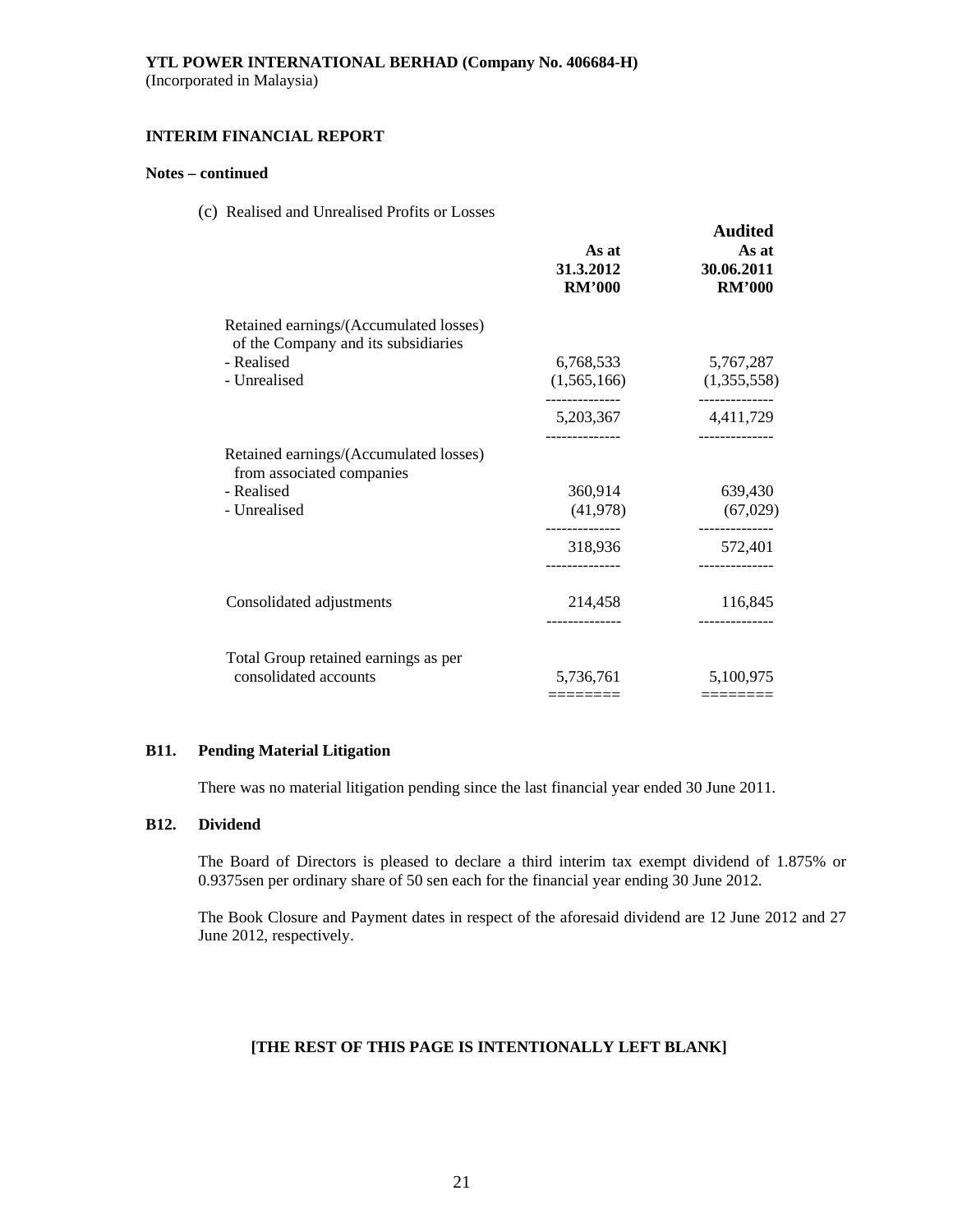# **INTERIM FINANCIAL REPORT**

### **Notes – continued**

# **B13. Earnings Per Share**

# **i) Basic Earnings Per 50 sen Share**

The basic earnings per share of the Group has been computed by dividing the profit attributable to Owners of the Parent for the current financial quarter by the weighted average number of ordinary shares in issue during the financial quarter as set out below:

|                                                         | <b>Current</b><br>Year<br>Quarter<br>31.3.2012 | Preceding<br>Year<br>Corresponding<br>Quarter<br>31.3.2011 |
|---------------------------------------------------------|------------------------------------------------|------------------------------------------------------------|
| Profit attributable to Owners of the Parent<br>(RM'000) | 262,831                                        | 335,911                                                    |
| Weighted average number of                              |                                                |                                                            |
| ordinary shares ('000)                                  | 7.267.702                                      | 7,214,807                                                  |
| Basic earnings per share (Sen)                          | 3.62                                           | 4.66                                                       |
|                                                         |                                                |                                                            |